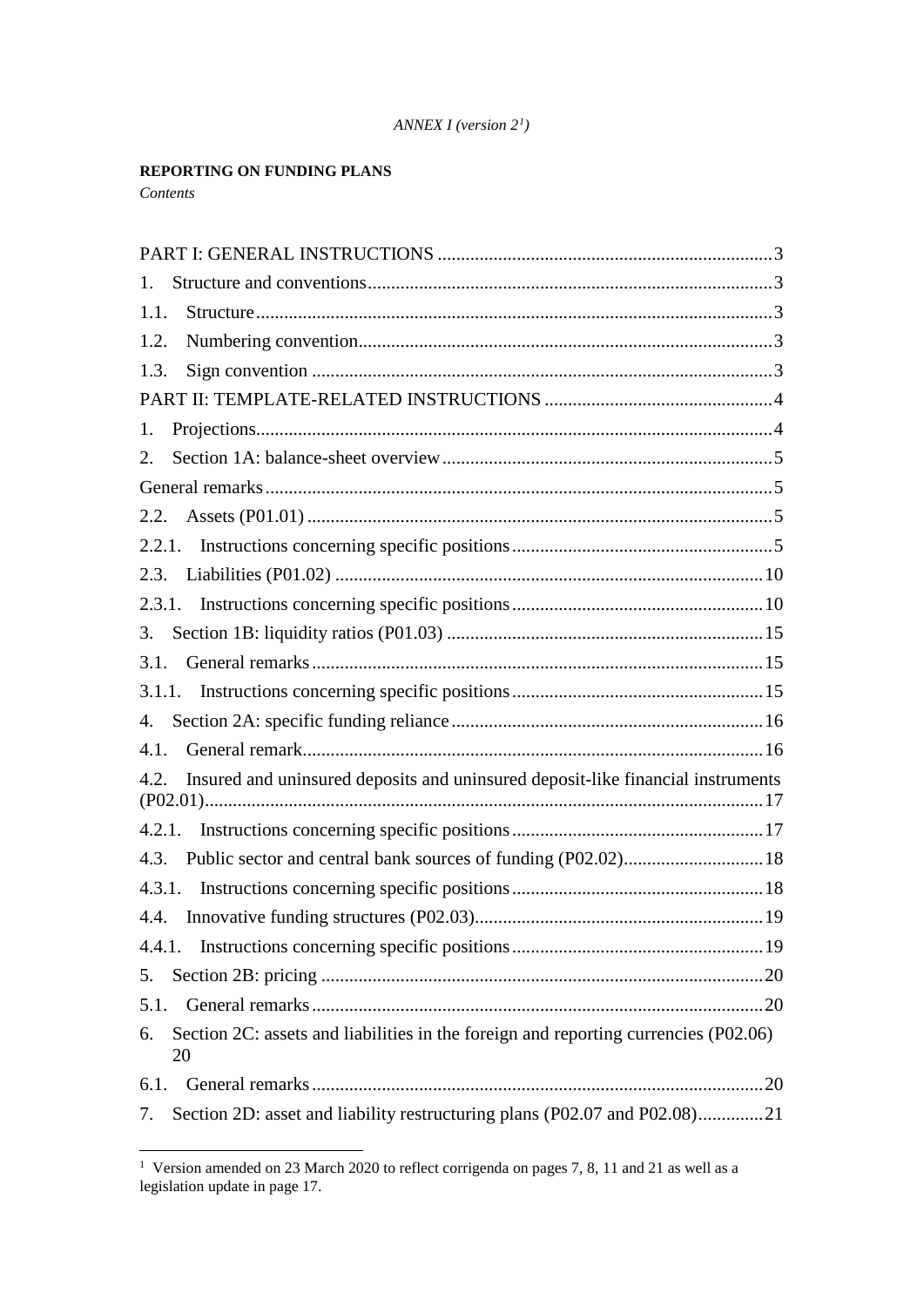GL ON HARMONISED DEFINITIONS AND TEMPLATES FOR FUNDING PLANS OF CREDIT INSTITUTIONS UNDER RECOMMENDATION A4 OF ESRB/2012/2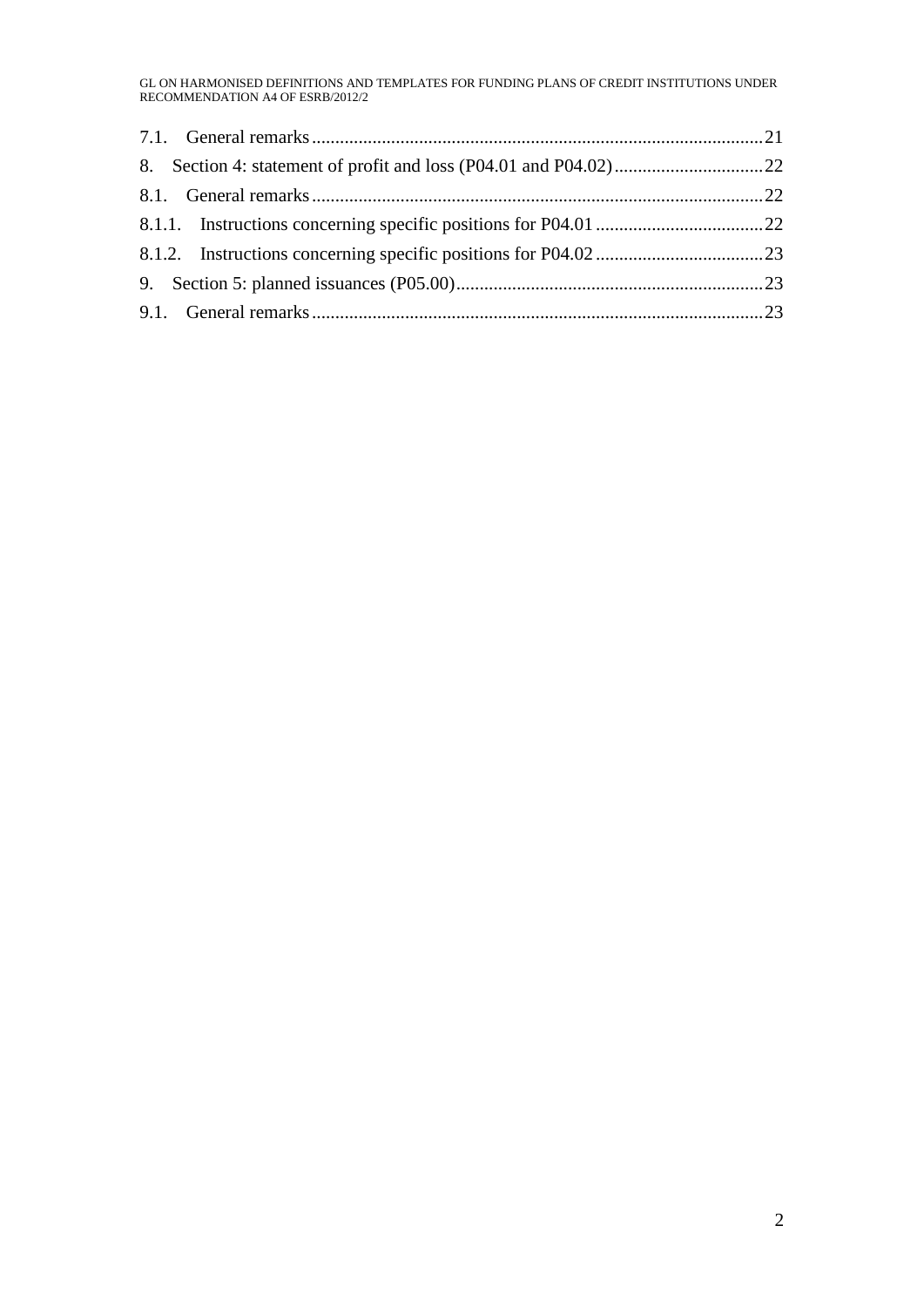## **PART I: GENERAL INSTRUCTIONS**

#### 1. Structure and conventions

#### 1.1. Structure

1. Overall, the funding plan reporting framework consists of four blocks of templates:

- (a) Section 1: balance-sheet overview and liquidity ratios (templates P01.01, P01.02 and P01.03);
- (b) Section 2:
	- (i) specific funding reliance  $(P02.01, P02.02, and P02.03)$ ;
	- (ii) pricing (P02.04 and P02.05);
	- (iii) assets and liabilities in the foreign and reporting currencies (P02.06);
	- (iv) asset and liability restructuring plans (P02.07 and P02.08);
- (c) Section 4: statement of profit or loss (P04.01 and P04.02);
- (d) Section 5: planned issuances (P05.00).

2. For each template, legal references are provided. Further detailed information regarding more general aspects of the reporting of each block of templates and instructions concerning specific positions are included in this part of the guidelines.

#### 1.2. Numbering convention

3. The document follows the labelling convention set out below when referring to the columns, rows and cells of the templates. These numerical codes are extensively used in the validation rules.

4. The following general notation is followed in the instructions: {template; row; column}.

5. In the case of validations inside a template, in which only data points of that template are used, notations do not refer to a template: {row; column}.

6. For the purpose of the reporting on balance sheets (Section 1), funding reliance (Section 2) and issuances (Section 5), 'of which' refers to an item that is a subset of a higher-level asset or liability category, whereas 'memo item' refers to a separate item and not to a subset. Reporting of both types of fields is mandatory unless otherwise specified.

#### 1.3. Sign convention

7. In general, all amounts should be reported as positive figures. The following consideration should be taken into account:

(a) For Section 1 (balance-sheet overview) and Section 4 (statement of profit or loss), the sign convention used for the Financial Reporting Framework (FINREP) following the instructions defined in Part 1, Table 1 of Annex V to Regulation (EU) No 680/2014 should be applied.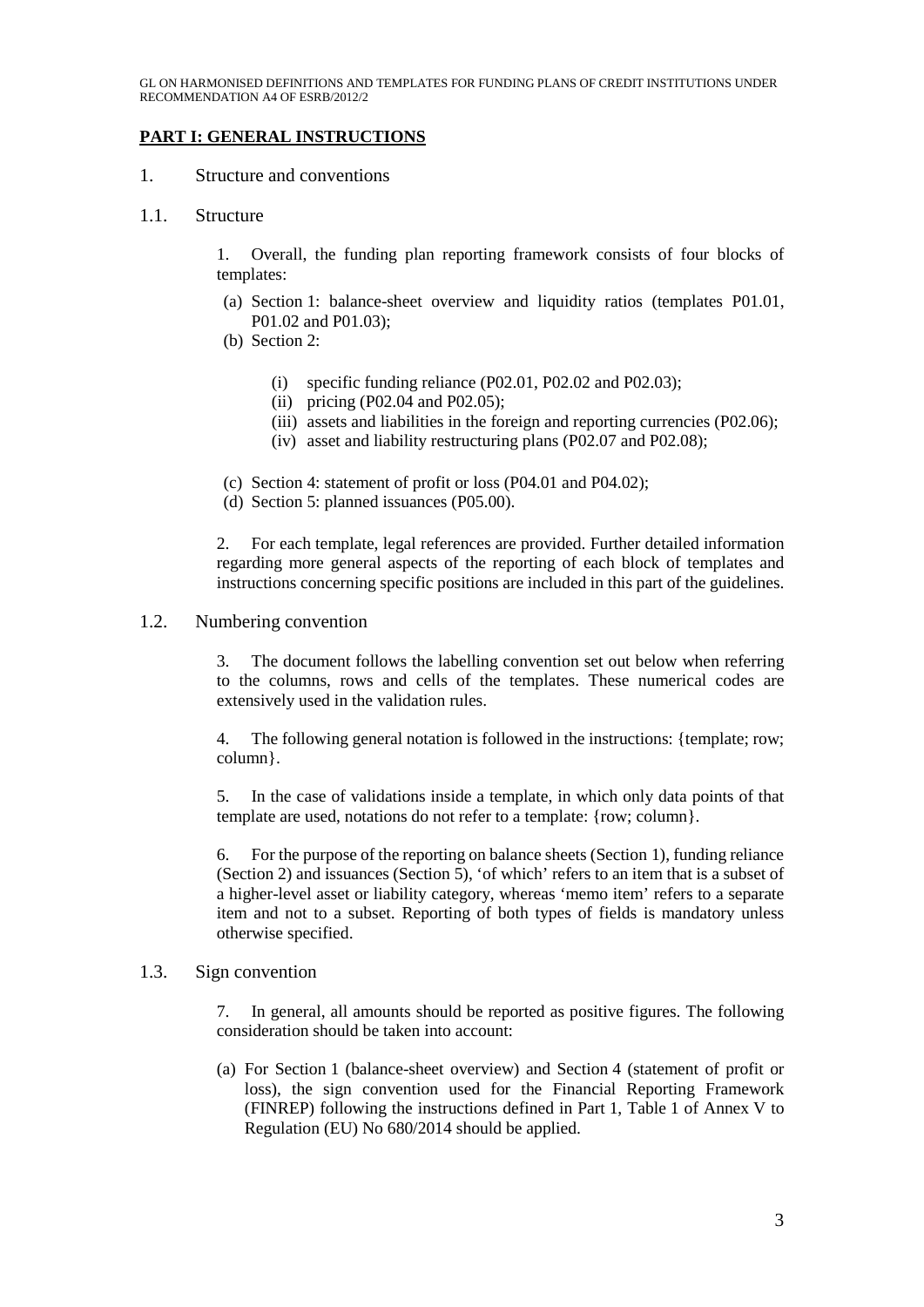- (b) Where there is a deficit of liquidity coverage ratio (LCR) or net stable funding ratio (NSFR), the corresponding values should be reported as negative figures in template P01.03 on liquidity ratios.
- (c) Under specific market conditions, namely where a negative interest rate applies to a certain instrument, negative values may be reported in Section 2B (pricing).
- (d) The amounts reported in the templates of Section 2 (P02.07 and P02.08) might be presented as negative figures, i.e. when run-offs and disposal are higher than acquisitions.
- (e) The redemptions in the 'maturing (gross outflow)' rowsin Section 5 (issuances) should be reported as positive figures.

### **PART II: TEMPLATE-RELATED INSTRUCTIONS**

1. Projections

8. Data items should be projected for 3 years from the reference date. The exceptions are the LCR (P01.03) and the pricing data (P02.04 and P02.05), which require 1-year projections.

9. The reference date should be 31 December of the previous year.

10. Where credit institutions are permitted by national laws to report their financial information based on their accounting year-end, which deviates from the calendar year-end, the latest available accounting year-end should be considered as the reference date.

11. For the reference date of accounting year-end (*t*), the reported numbers should refer to:

| <b>Columns</b> |                                                                                                                                    |
|----------------|------------------------------------------------------------------------------------------------------------------------------------|
| 010            | <b>Actual current position</b>                                                                                                     |
|                | Actual current position (accounting year-end $t$ ), which represents the reference date<br>for the reporting of the funding plans. |
| 030            | <b>Planned Year 1 position</b>                                                                                                     |
|                | Planned Year 1 position (accounting year-end $t + 1$ year).                                                                        |
| 040            | <b>Planned Year 2 position</b>                                                                                                     |
|                | Planned Year 2 position (accounting year-end $t + 2$ years).                                                                       |
| 050            | <b>Planned Year 3 position</b>                                                                                                     |
|                | Planned Year 3 position (accounting year-end $t + 3$ years).                                                                       |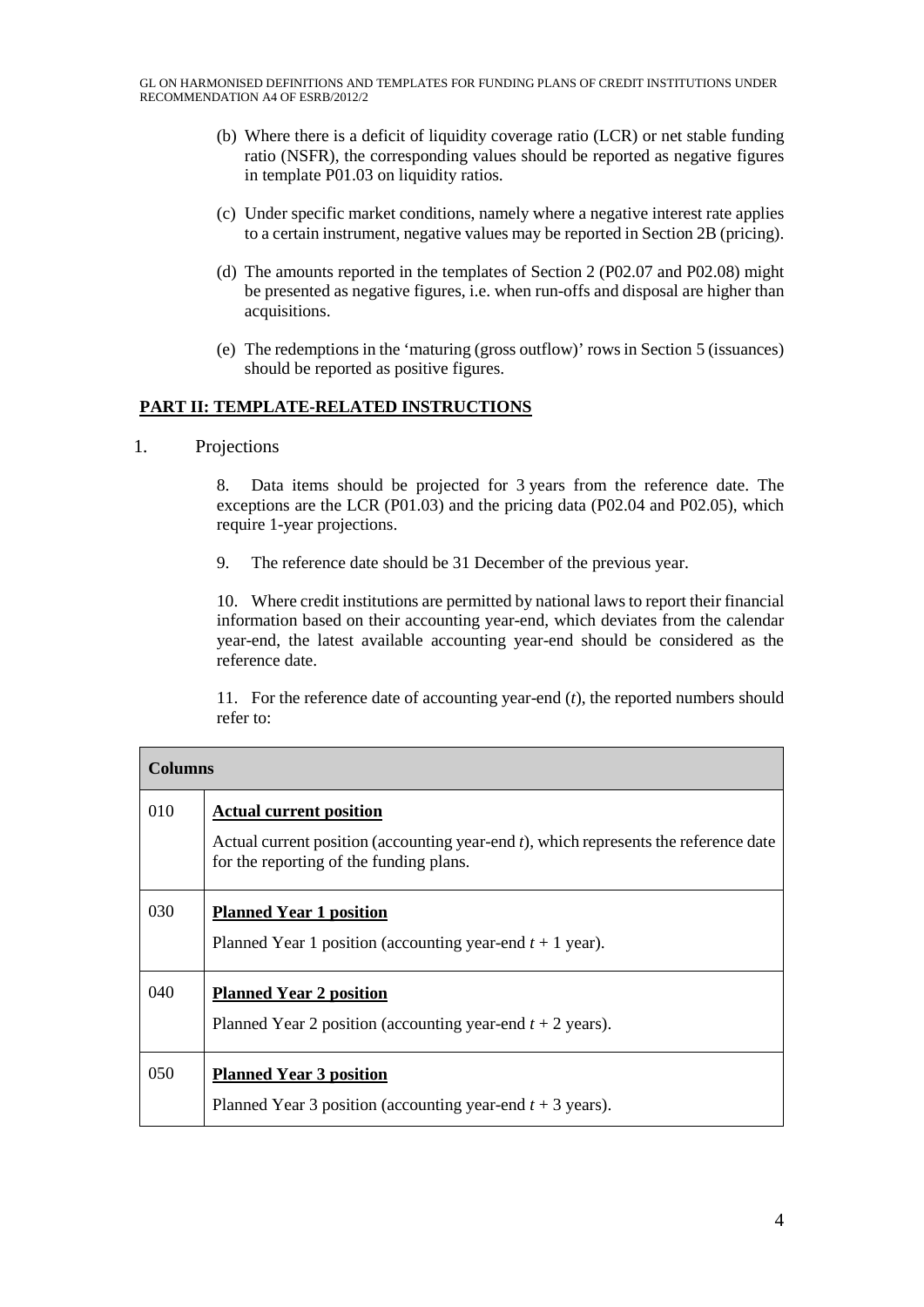12. Unless otherwise specified, the amount reported should be the carrying amount.

2. Section 1A: balance-sheet overview

General remarks

13. Credit institutions should report their planned balance-sheet developments, specifically a 3-year projection of the stock position of balance-sheet assets (P01.01) and liabilities (P01.02).

14. The balance-sheet projections should also take into account restructuring plans, i.e. data also reported in templates P02.07 and P02.08 separately.

### 2.2. Assets (P01.01)

2.2.1. Instructions concerning specific positions

| <b>Rows</b> |                                                                                                                                                                                                                                                                       |
|-------------|-----------------------------------------------------------------------------------------------------------------------------------------------------------------------------------------------------------------------------------------------------------------------|
| 010         | <b>Cash and cash balances at central banks</b>                                                                                                                                                                                                                        |
|             | This item includes cash and cash balances at central banks as defined in Regulation<br>(EU) No 680/2014, Annex V, Part 2, paragraph 2.                                                                                                                                |
| 020         | <b>Reverse repurchase loans</b>                                                                                                                                                                                                                                       |
|             | Reverse repurchase loans are defined in Regulation (EU) No 680/2014, Annex V,<br>Part 2, paragraph 85(e).                                                                                                                                                             |
| 030         | <b>Loans and advances to households (excl. reverse repurchase loans)</b>                                                                                                                                                                                              |
|             | Loans and advances are defined in Regulation (EU) No 680/2014, Annex V, Part 1,<br>paragraph 32.                                                                                                                                                                      |
|             | This item includes those loans and advances whose counterparty is a household, as<br>defined in the same annex in Part 1, paragraph 42(f). For loans and advances, the<br>counterparty should be the immediate borrower as per Part 1, paragraphs 43 and<br>$44(a)$ . |
|             | Reverse repurchase loans, as defined in Annex V, Part 2, paragraph 85(e), are<br>excluded.                                                                                                                                                                            |
| 035         | o/w non-performing                                                                                                                                                                                                                                                    |
|             | This item includes non-performing exposures as defined in Regulation (EU)<br>No 680/2014, Annex V, Part 2, paragraph 213 and the following text.                                                                                                                      |
| 040         | <b>Domestic activities</b>                                                                                                                                                                                                                                            |
|             | Domestic' should include the activities recognised in the Member State where the<br>reporting institution is located, as per Regulation (EU) No 680/2014, Annex V,<br>Part 2, paragraph 270.                                                                          |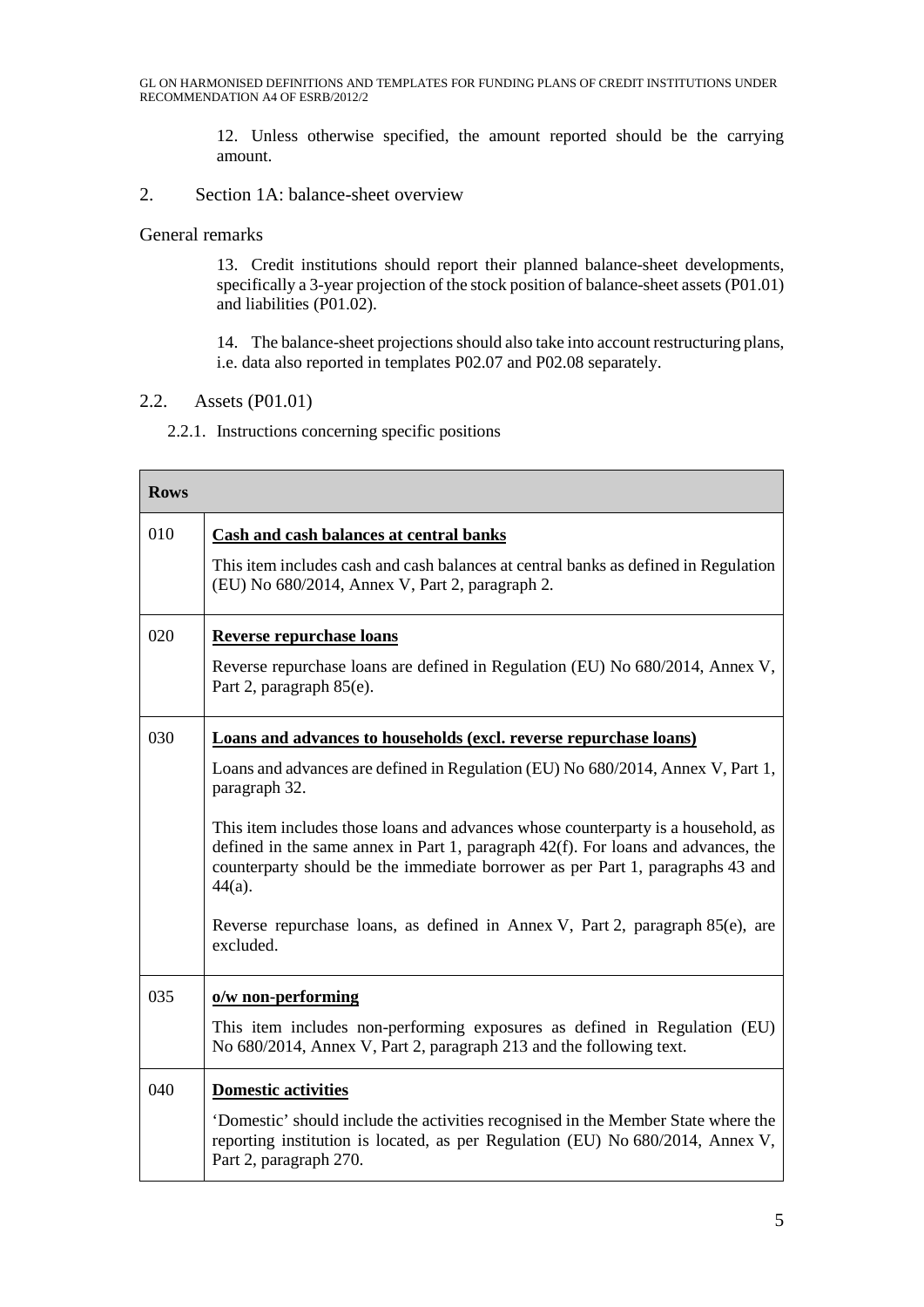| 041 | <u>Accumulated impairment, accumulated negative changes in fair value due to</u><br>credit risk for domestic activities (memo item)                                                                                                                                                          |
|-----|----------------------------------------------------------------------------------------------------------------------------------------------------------------------------------------------------------------------------------------------------------------------------------------------|
|     | Accumulated impairment and accumulated negative changes in fair value due to<br>credit risk are defined in Regulation (EU) No 680/2014, Annex V, Part 2,<br>paragraphs 69 to 71.                                                                                                             |
| 070 | o/w Loans collateralised by residential immovable property                                                                                                                                                                                                                                   |
|     | Loans collateralised by immovable property are defined in Regulation (EU)<br>No 680/2014, Annex V, Part 2, paragraphs 86(a) and 87. The distinction between<br>residential and commercial loans collateralised by immovable property is provided<br>in Annex V, Part 2, paragraph $173(a)$ . |
| 091 | <b>Other EEA countries activities</b>                                                                                                                                                                                                                                                        |
|     | This item includes activities recognised in European Economic Area (EEA)<br>countries other than the country of the reporting entity.                                                                                                                                                        |
| 092 | Accumulated impairment, accumulated negative changes in fair value due to<br>credit risk for other EEA countries activities (memo item)                                                                                                                                                      |
|     | Accumulated impairment and accumulated negative changes in fair value due to<br>credit risk are defined in Regulation (EU) No 680/2014, Annex V, Part 2,<br>paragraphs 69 to 71.                                                                                                             |
| 093 | o/w Loans collateralised by residential immovable property                                                                                                                                                                                                                                   |
|     | Loans collateralised by immovable property are defined in Regulation (EU)<br>No 680/2014, Annex V, Part 2, paragraphs 86(a) and 87. The distinction between<br>residential and commercial loans collateralised by immovable property is provided<br>in Annex V, Part 2, paragraph $173(a)$ . |
| 096 | <b>Non-EEA countries activities</b>                                                                                                                                                                                                                                                          |
|     | This item includes activities recognised in non-EEA countries.                                                                                                                                                                                                                               |
| 097 | <u>Accumulated impairment, accumulated negative changes in fair value due to</u><br>credit risk for non-EEA countries activities (memo item)                                                                                                                                                 |
|     | Accumulated impairment and accumulated negative changes in fair value due to<br>credit risk are defined in Regulation (EU) No 680/2014, Annex V, Part 2,<br>paragraphs 69 to 71.                                                                                                             |
| 100 | <b>Loans and advances to non-financial corporations (excl. reverse repurchase)</b><br>loans)                                                                                                                                                                                                 |
|     | Loans and advances are defined in Regulation (EU) No 680/2014, Annex V, Part 1,<br>paragraph 32.                                                                                                                                                                                             |
|     | This item includes those loans and advances whose counterparty is a non-financial<br>corporation, as defined in the same annex in Part 1, paragraph 42(e). For loans and<br>advances, the counterparty should be the immediate borrower as per Part 1,<br>paragraphs $43$ and $44(a)$ .      |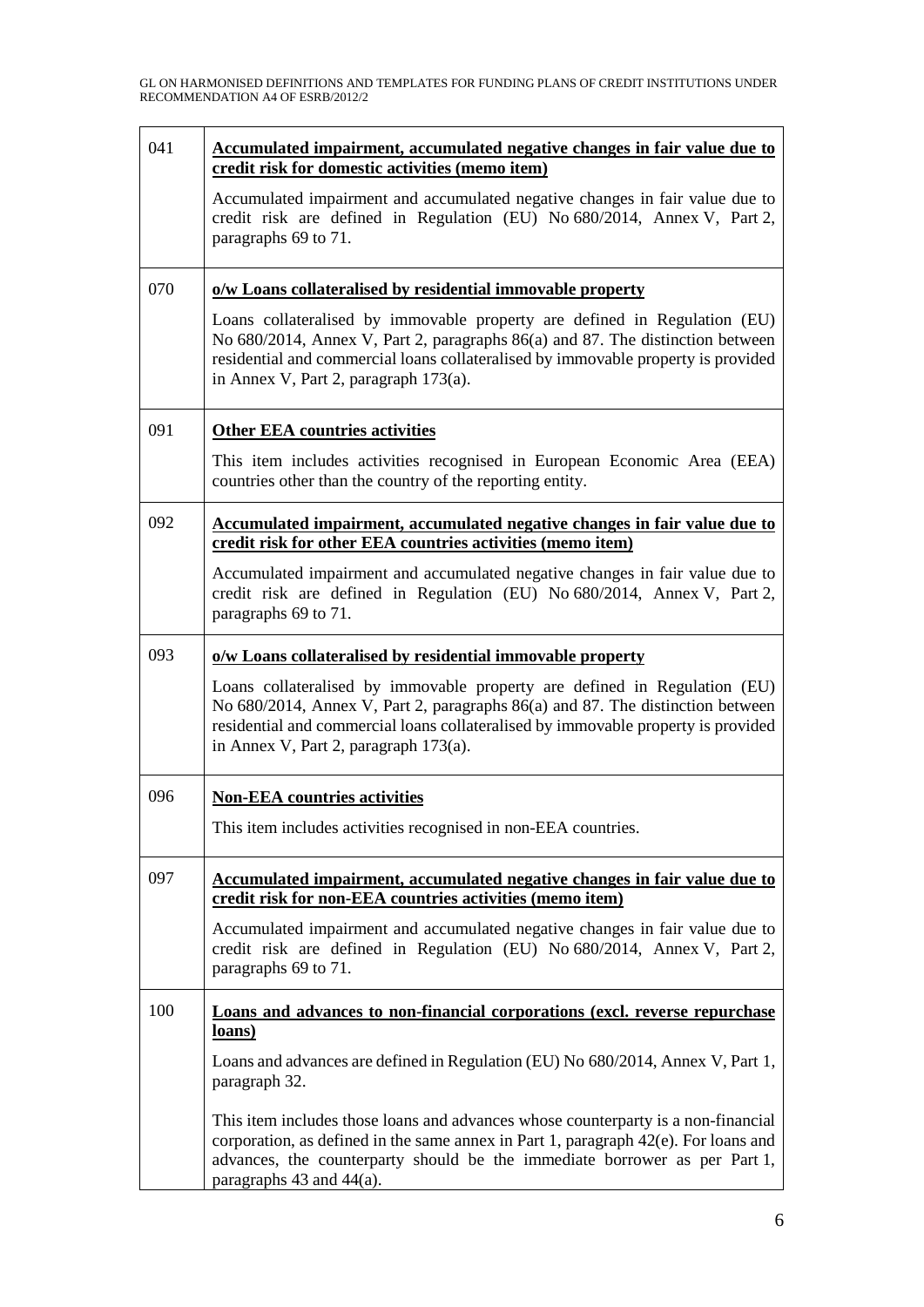$\Gamma$ 

 $\top$ 

|     | Reverse repurchase loans, as defined in Annex V, Part 2, paragraph 85(e), are<br>excluded.                                                                                                                                                              |
|-----|---------------------------------------------------------------------------------------------------------------------------------------------------------------------------------------------------------------------------------------------------------|
| 105 | o/w non-performing                                                                                                                                                                                                                                      |
|     | This item includes non-performing exposures as defined in Regulation (EU)<br>No 680/2014, Annex V, Part 2, paragraph 213 and the following text.                                                                                                        |
| 110 | <b>Domestic activities</b>                                                                                                                                                                                                                              |
|     | 'Domestic' should include the activities recognised in the Member State where the<br>reporting institution is located as per Regulation (EU) No 680/2014, Annex V,<br>Part 2, paragraph 270.                                                            |
| 111 | Accumulated impairment, accumulated negative changes in fair value due to<br>credit risk for domestic activities (memo item)                                                                                                                            |
|     | Accumulated impairment and accumulated negative changes in fair value due to<br>credit risk are defined in Regulation (EU) No 680/2014, Annex V, Part 2,<br>paragraphs 69 to 71.                                                                        |
| 140 | <b>Small and Medium-sized Enterprises</b>                                                                                                                                                                                                               |
|     | This item includes domestic loans and advances (excluding reverse repurchase<br>loans) to small and medium-sized enterprises (SMEs) as defined in Regulation<br>(EU) No 680/2014, Annex V, Part 1, paragraph 5.                                         |
| 150 | Non-financial corporations other than SMEs                                                                                                                                                                                                              |
|     | This item includes domestic loans and advances (excluding reverse repurchase<br>loans) to non-financial corporations other than SMEs.                                                                                                                   |
| 161 | <b>Other EEA countries activities</b>                                                                                                                                                                                                                   |
|     | This item includes activities recognised in EEA countries other than the country of<br>the reporting entity.                                                                                                                                            |
| 162 | Accumulated impairment, accumulated negative changes in fair value due to<br>credit risk for other EEA countries activities (memo item)                                                                                                                 |
|     | Accumulated impairment and accumulated negative changes in fair value due to<br>credit risk are defined in Regulation (EU) No 680/2014, Annex V, Part 2,<br>paragraphs 69 to 71.                                                                        |
| 163 | <b>Small and Medium-sized Enterprises</b>                                                                                                                                                                                                               |
|     | This item includes loans and advances (excluding reverse repurchase loans) granted<br>in EEA countries other than the country of the reporting entity <sup>2</sup> to SMEs, as defined<br>in Regulation (EU) No 680/2014, Annex V, Part 1, paragraph 5. |

<span id="page-6-0"></span> $\frac{1}{2}$  $\overline{a}$  Corrigendum: the reference to domestic loans has been replaced by a reference to EEA countries other than the country of the reporting entity.

 $\overline{\phantom{a}}$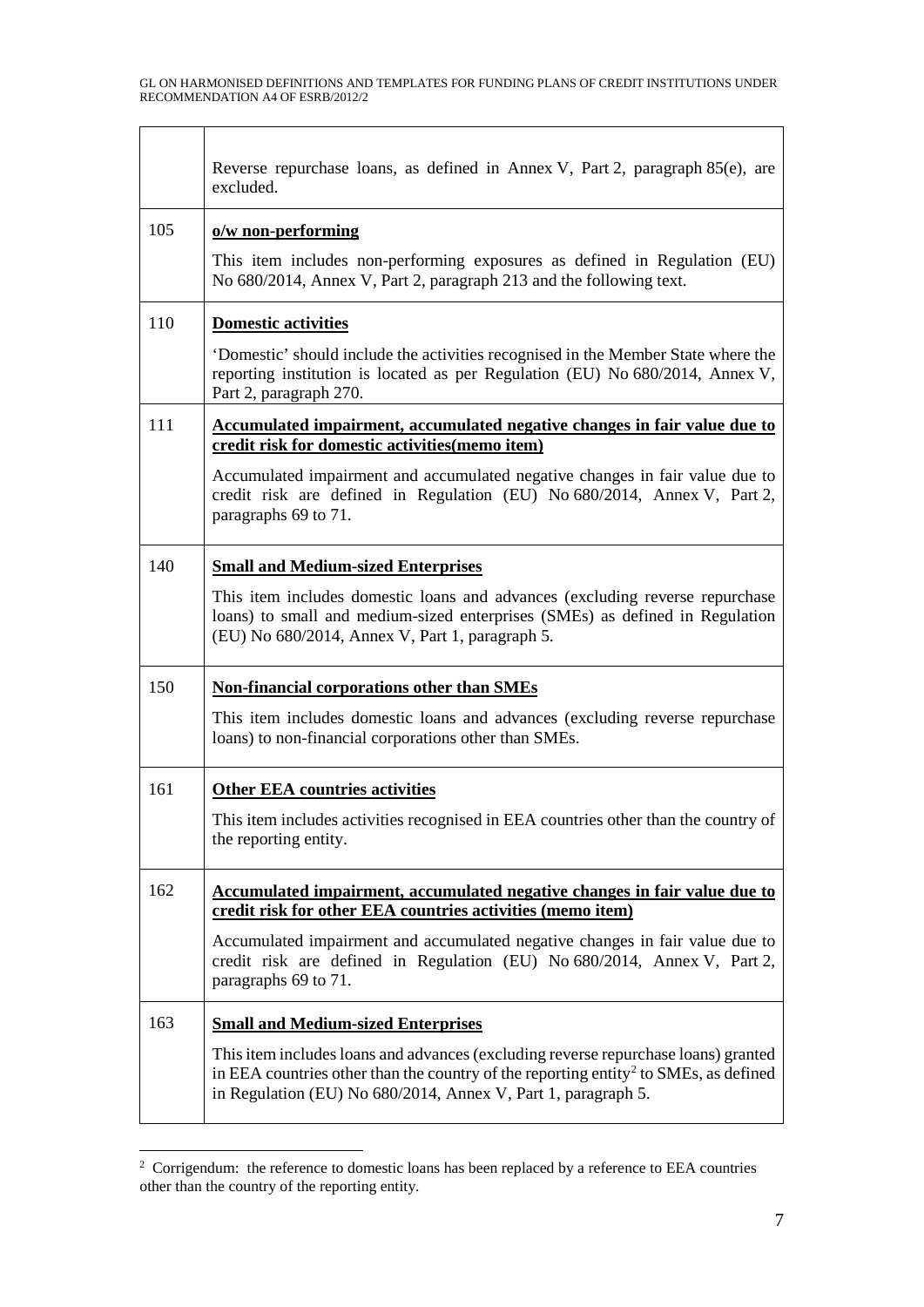| 164 | <b>Non-financial corporations other than SMEs</b>                                                                                                                                                                    |
|-----|----------------------------------------------------------------------------------------------------------------------------------------------------------------------------------------------------------------------|
|     | This item includes loans and advances (excluding reverse repurchase loans) granted<br>in EEA countries other than the country of the reporting entity <sup>2</sup> to non-financial<br>corporations other than SMEs. |
| 167 | <b>Non-EEA</b> countries activities                                                                                                                                                                                  |
|     | This item includes activities recognised in non-EEA countries.                                                                                                                                                       |
| 168 | Accumulated impairment, accumulated negative changes in fair value due to<br>credit risk for non-EEA countries activities (memo item)                                                                                |
|     | Accumulated impairment and accumulated negative changes in fair value due to<br>credit risk are defined in Regulation (EU) No 680/2014, Annex V, Part 2,<br>paragraphs 69 to 71.                                     |
| 180 | Loans and advances to credit institutions (excl. reverse repurchase loans)                                                                                                                                           |
|     | Loans and advances (excluding reverse repurchase loans) to credit institutions are<br>defined in Regulation (EU) No 680/2014, Annex V, Part 1, paragraph 42(c).                                                      |
| 181 | <b>Domestic activities</b>                                                                                                                                                                                           |
|     | 'Domestic' should include the activities recognised in the Member State where the<br>reporting institution is located as per Regulation (EU) No 680/2014, Annex V,<br>Part 2, paragraph 270.                         |
| 182 | <b>Other EEA countries activities</b>                                                                                                                                                                                |
|     | This item includes activities recognised in EEA countries other than the country of<br>the reporting entity.                                                                                                         |
| 183 | <b>Non-EEA countries activities</b>                                                                                                                                                                                  |
|     | This item includes activities recognised in non-EEA countries.                                                                                                                                                       |
| 190 | <b>Loans and advances to other financial corporations (excl. reverse repurchase)</b><br>loans)                                                                                                                       |
|     | Loans and advances (excluding reverse repurchase loans) to other financial<br>corporations are defined in Regulation (EU) No 680/2014, Annex V, Part 1,<br>paragraph 42(d).                                          |
| 191 | <b>Domestic activities</b>                                                                                                                                                                                           |
|     | Domestic' should include the activities recognised in the Member State where the<br>reporting institution is located as per Regulation (EU) No 680/2014, Annex V,<br>Part 2, paragraph 270.                          |
| 192 | <b>Other EEA countries activities</b>                                                                                                                                                                                |
|     | This item includes activities recognised in EEA countries other than the country of<br>the reporting entity.                                                                                                         |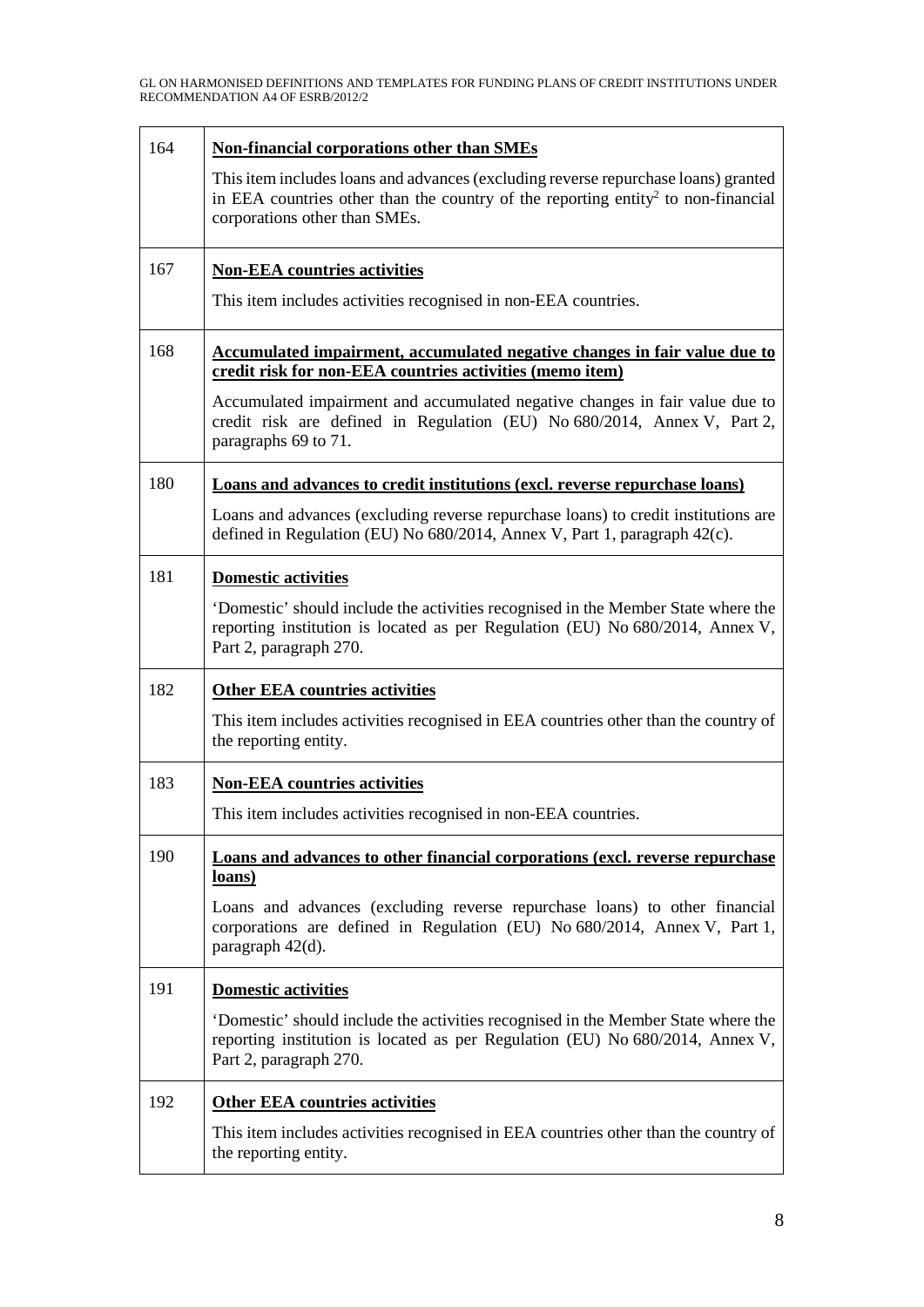| 193 | <b>Non-EEA countries activities</b>                                                                                                                                                                                                                    |
|-----|--------------------------------------------------------------------------------------------------------------------------------------------------------------------------------------------------------------------------------------------------------|
|     | This item includes activities recognised in non-EEA countries.                                                                                                                                                                                         |
| 195 | Loans and advances to central banks (excl. reverse repurchase loans)                                                                                                                                                                                   |
|     | Loans and advances (excluding reverse repurchase loans) to central banks are<br>defined in Regulation (EU) No 680/2014, Annex V, Part 1, paragraph 42(a).                                                                                              |
| 197 | Loans and advances general governments (excl. reverse repurchase loans)                                                                                                                                                                                |
|     | Loans and advances (excluding reverse repurchase loans) to general government<br>are defined in Regulation (EU) No 680/2014, Annex V, Part 1, paragraph 42(b).                                                                                         |
| 200 | <b>Derivatives</b>                                                                                                                                                                                                                                     |
|     | This item includes derivatives held for trading and hedge accounting as per<br>Regulation (EU) No $680/2014$ , Annex V, Part 1, paragraphs $15(a)$ , $16(a)$ , 17 and<br>22.                                                                           |
| 205 | <b>Debt securities</b>                                                                                                                                                                                                                                 |
|     | Debt securities are defined in Regulation (EU) No 680/2014, Annex V, Part 1,<br>paragraph 31.                                                                                                                                                          |
| 207 | <b>Equity instruments</b>                                                                                                                                                                                                                              |
|     | This item includes holdings of equity instruments of other entities, excluding<br>investments in subsidiaries, joint ventures and associates and those categorised as<br>non-current assets and disposal groups classified as held for sale.           |
| 211 | <b>Other assets</b>                                                                                                                                                                                                                                    |
|     | This item includes any other asset, as defined in row 220, that has not already been<br>reported in the rows above from 010 to 207.                                                                                                                    |
| 220 | <b>Total Assets</b>                                                                                                                                                                                                                                    |
|     | This item includes total assets as defined in Regulation (EU) No 680/2014,<br>Annex V, Part 2, paragraphs 1 to 7.                                                                                                                                      |
|     | International Accounting Standards (IAS) 1.9(a), Implementation Guidelines (IG)<br>6 and Bank Accounting Directive (BAD) Article 4 Asset.                                                                                                              |
| 230 | <b>Undrawn committed credit lines</b>                                                                                                                                                                                                                  |
|     | This item includes the nominal amount of undrawn committed credit lines as<br>defined in Regulation (EU) No 680/2014, Annex V, Part 2, paragraph 113(b).                                                                                               |
| 240 | Loans and advances to group entities not within the prudential scope of<br>consolidation (excl. reverse repurchase loans)                                                                                                                              |
|     | This item includes loans and advances whose counterparties are entities within the<br>accounting group but outside the prudential scope of consolidation. It includes<br>'subsidiaries and other entities of the same group' and 'associates and joint |

 $\overline{\phantom{a}}$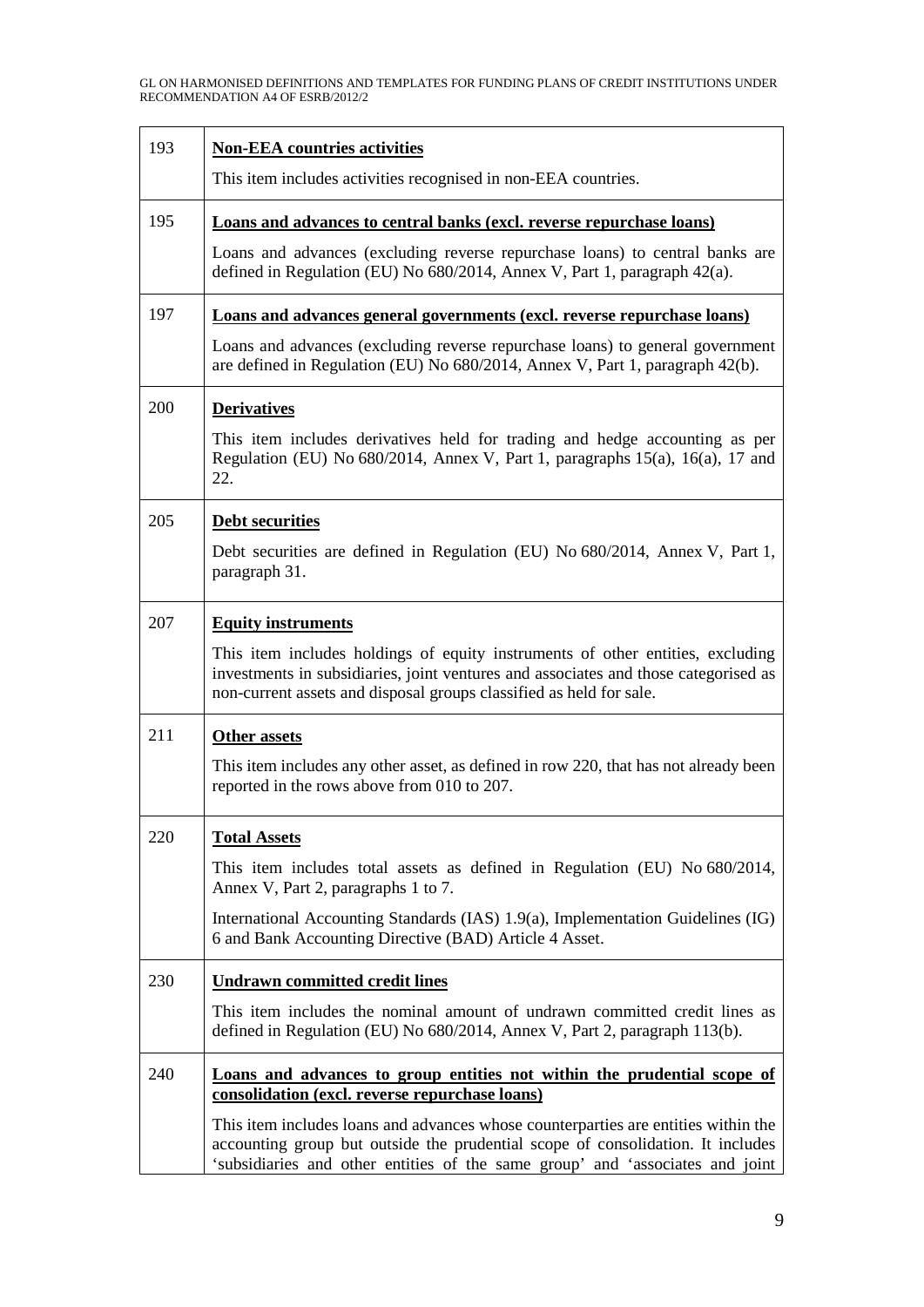| ventures' based on the principle set out in Regulation (EU) No 680/2014, Annex V,<br>Part 2, paragraph 289. It excludes reverse repurchase loans. |
|---------------------------------------------------------------------------------------------------------------------------------------------------|
|                                                                                                                                                   |

## **2.3. Liabilities (P01.02)**

2.3.1. Instructions concerning specific positions

| <b>Rows</b> |                                                                                                                                                                                             |
|-------------|---------------------------------------------------------------------------------------------------------------------------------------------------------------------------------------------|
| 010         | <b>Repurchase agreements</b>                                                                                                                                                                |
|             | Repurchase agreements are defined in Regulation (EU) No 680/2014, Annex V,<br>Part 2, paragraphs 183 and 184.                                                                               |
| 020         | Deposits from households (excl. repurchase agreements)                                                                                                                                      |
|             | Deposits are defined in Regulation (EU) No 680/2014, Annex V, Part 1,<br>paragraph 36, and Part 2, paragraph 97.                                                                            |
|             | This item includes deposits whose counterparty, i.e. the depositor, is a household,<br>as defined in Regulation (EU) No 680/2014, Annex V, Part 1, paragraph 42(f).                         |
|             | 'Repurchase agreements', as defined in Regulation (EU) No 680/2014, Annex V,<br>Part 2, paragraphs 183 and 184, are excluded.                                                               |
| 030         | <b>Domestic activities</b>                                                                                                                                                                  |
|             | Domestic' should include the activities recognised in the Member State where the<br>reporting institution is located as per Regulation (EU) No 680/2014, Annex V,<br>Part 2, paragraph 270. |
| 051         | <b>Other EEA countries activities</b>                                                                                                                                                       |
|             | This item includes activities recognised in EEA countries other than the country of<br>the reporting entity.                                                                                |
| 052         | <b>Non-EEA</b> countries activities                                                                                                                                                         |
|             | This item includes activities recognised in non-EEA countries.                                                                                                                              |
| 060         | <b>Deposits from non-financial corporations (excl. repurchase agreements)</b>                                                                                                               |
|             | Deposits are defined in Regulation (EU) No 680/2014, Annex V, Part 1,<br>paragraph 36, and Part 2, paragraph 97.                                                                            |
|             | This item includes deposits whose counterparty, i.e. depositor, is a non-financial<br>corporation, as defined in Regulation (EU) No 680/2014, Annex V, Part 1,<br>paragraph 42(e).          |
|             | Repurchase agreements, as defined in Regulation (EU) No 680/2014, Annex V,<br>Part 2, paragraphs 183 and 184, are excluded.                                                                 |
| 070         | Domestic activities                                                                                                                                                                         |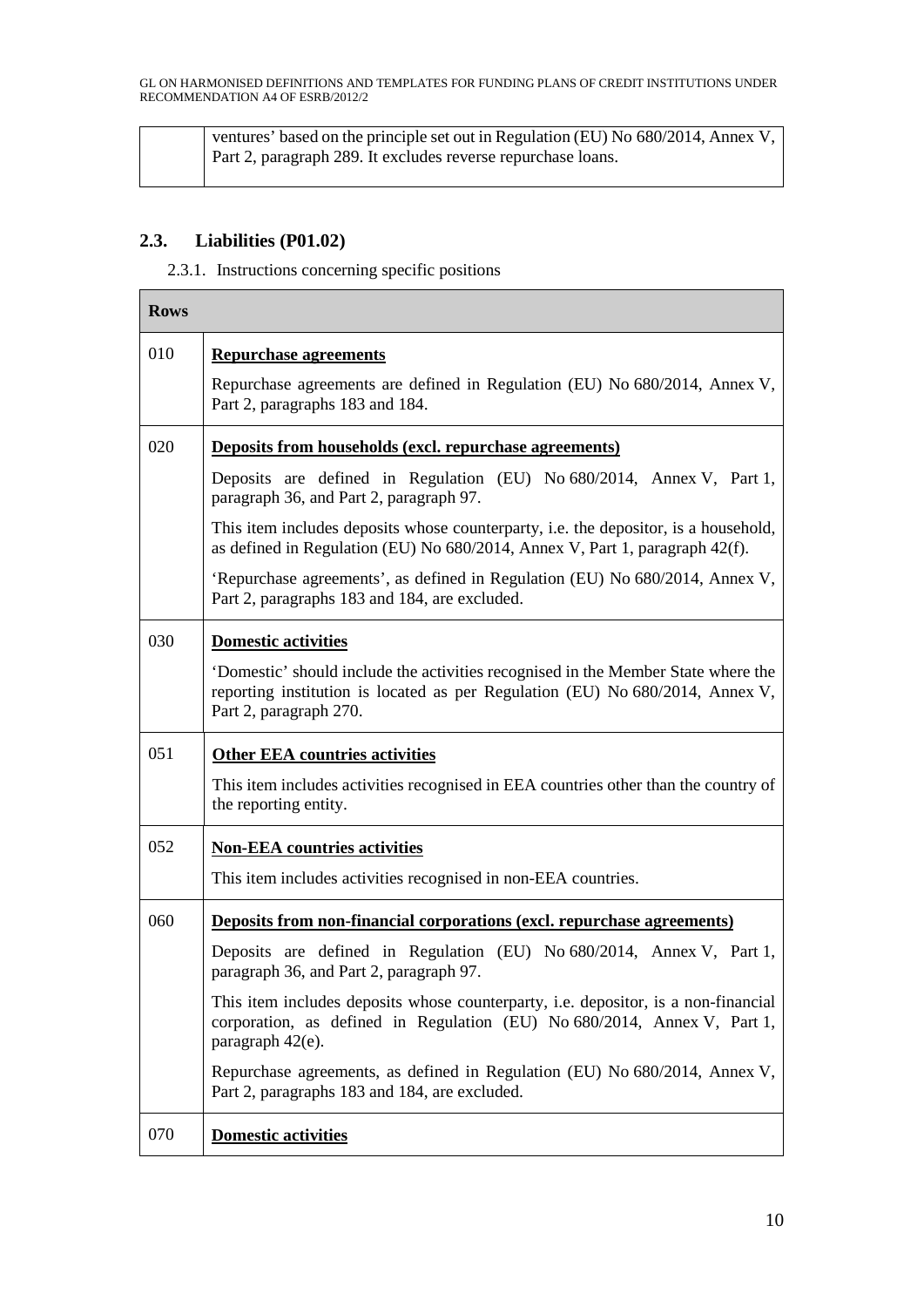|     | Domestic' should include the activities recognised in the Member State where the<br>reporting institution is located as per Regulation (EU) No 680/2014, Annex V,<br>Part 2, paragraph 270.                                       |
|-----|-----------------------------------------------------------------------------------------------------------------------------------------------------------------------------------------------------------------------------------|
| 090 | <b>Small and Medium-sized Enterprises</b>                                                                                                                                                                                         |
|     | This item includes domestic deposits (excluding repurchase agreements) to SMEs<br>as defined in Regulation (EU) No 680/2014, Annex V, Part 1, paragraph 5(i).                                                                     |
| 100 | Non-financial corporations other than SMEs                                                                                                                                                                                        |
|     | This item includes domestic deposits (excluding repurchase agreements) to non-<br>financial corporations other than SMEs.                                                                                                         |
| 111 | <b>Other EEA countries activities</b>                                                                                                                                                                                             |
|     | This item includes activities recognised in EEA countries other than the country of<br>the reporting entity.                                                                                                                      |
| 112 | <b>Small and Medium-sized Enterprises</b>                                                                                                                                                                                         |
|     | This item includes deposits (excluding repurchase agreements) in EEA countries<br>other than the country of the reporting entity <sup>3</sup> to SMEs as defined in Regulation<br>(EU) No 680/2014, Annex V, Part 1, paragraph 5. |
| 113 | <b>Non-financial corporations other than SMEs</b>                                                                                                                                                                                 |
|     | This item includes deposits (excluding repurchase agreements) in EEA countries<br>other than the country of the reporting entity <sup>3</sup> to non-financial corporations other<br>than SMEs.                                   |
| 115 | <b>Non-EEA countries activities</b>                                                                                                                                                                                               |
|     | This item includes activities recognised in non-EEA countries.                                                                                                                                                                    |
| 130 | <b>Deposits from credit institutions (excl. repurchase agreements)</b>                                                                                                                                                            |
|     | This item includes deposits (excluding repurchase agreements) from credit<br>institutions as defined in Regulation (EU) No 680/2014, Annex V, Part 1,<br>paragraph 42(c).                                                         |
| 131 | <b>Domestic activities</b>                                                                                                                                                                                                        |
|     | Domestic' should include the activities recognised in the Member State where the<br>reporting institution is located as per Regulation (EU) No 680/2014, Annex V,<br>Part 2, paragraph 270.                                       |
| 132 | <b>Other EEA countries activities</b>                                                                                                                                                                                             |
|     | This item includes activities recognised in EEA countries other than the country of<br>the reporting entity.                                                                                                                      |

<span id="page-10-0"></span><sup>&</sup>lt;sup>3</sup> Corrigendum: domestic loans have been replaced by deposits in EEA countries other than the country of the reporting entity.

 $\overline{\phantom{0}}$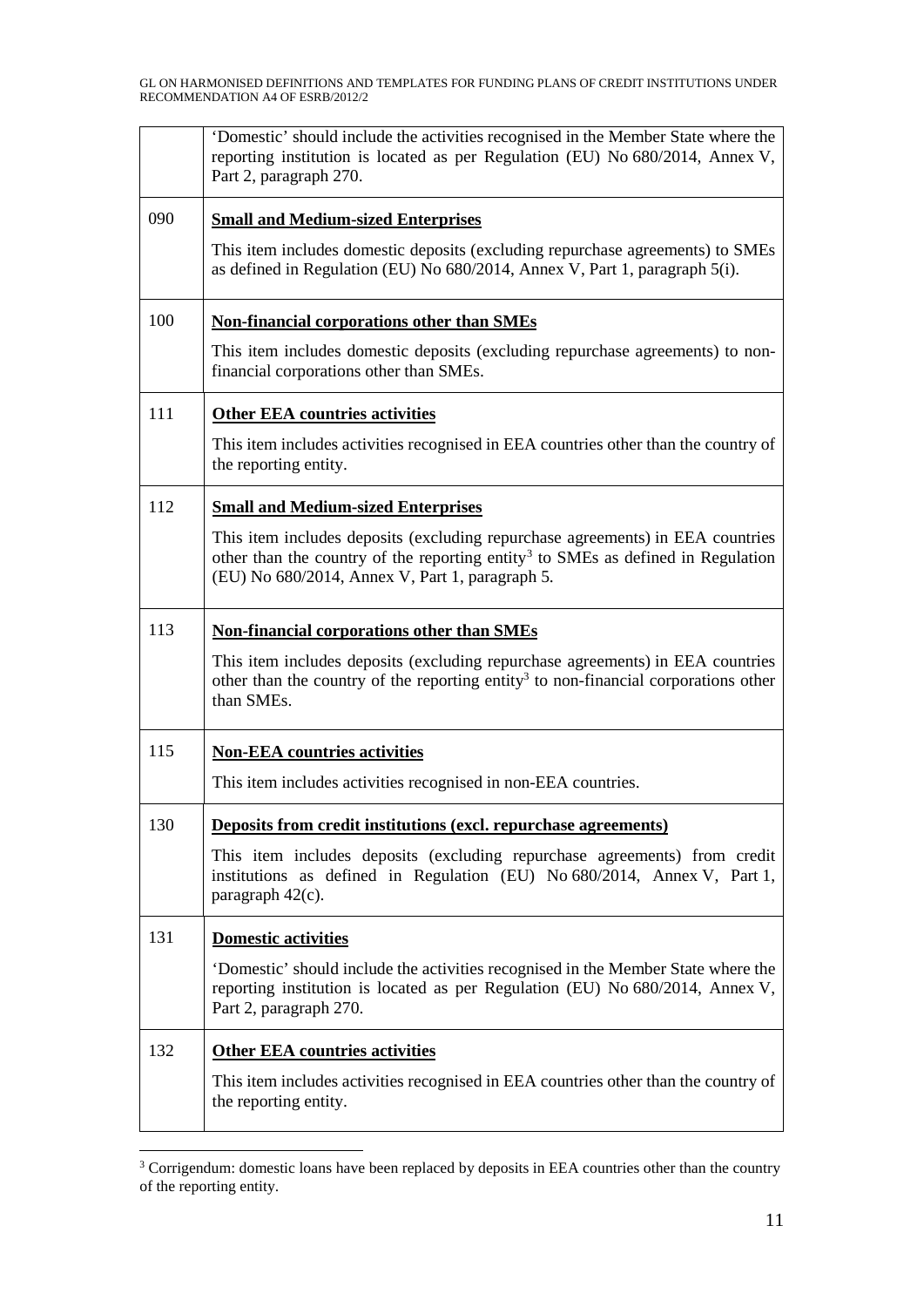| 133 | <b>Non-EEA countries activities</b>                                                                                                                                                         |
|-----|---------------------------------------------------------------------------------------------------------------------------------------------------------------------------------------------|
|     | This item includes activities recognised in non-EEA countries.                                                                                                                              |
| 140 | Deposits from other financial corporations (excl. repurchase agreements)                                                                                                                    |
|     | This item includes deposits (excluding repurchase agreements) from other financial<br>corporations as defined in Regulation (EU) No 680/2014, Annex V, Part 1,<br>paragraph 42(d).          |
| 141 | <b>Domestic activities</b>                                                                                                                                                                  |
|     | Domestic' should include the activities recognised in the Member State where the<br>reporting institution is located as per Regulation (EU) No 680/2014, Annex V,<br>Part 2, paragraph 270. |
| 142 | <b>Other EEA countries activities</b>                                                                                                                                                       |
|     | This item includes activities recognised in EEA countries other than the country of<br>the reporting entity.                                                                                |
| 143 | <b>Non-EEA countries activities</b>                                                                                                                                                         |
|     | This item includes activities recognised in non-EEA countries.                                                                                                                              |
| 145 | Deposits from central banks (excl. repurchase agreements)                                                                                                                                   |
|     | This item includes deposits (excluding repurchase agreements) from central banks<br>as defined in Regulation (EU) No 680/2014, Annex V, Part 1, paragraph 42(a).                            |
| 147 | <b>Deposits from general governments (excl. repurchase agreements)</b>                                                                                                                      |
|     | This item includes deposits (excluding repurchase agreements) from general<br>government as defined in Regulation (EU) No 680/2014, Annex V, Part 1,<br>paragraph 42(b).                    |
| 150 | Short-term debt securities issued (original maturity $<$ 1 year)                                                                                                                            |
|     | This item includes debt securities issued as defined in Regulation (EU)<br>No 680/2014, Annex V, Part 1, paragraph 37, and Part 2, paragraph 98.                                            |
|     | This item includes debt securities issued with an original maturity of less than<br>1 year and those whose earliest possible call date at the date of issuance is less than<br>12 months.   |
| 160 | Short-term unsecured debt securities issued                                                                                                                                                 |
|     | This item includes short-term debt securities (as defined in row 150) that are not<br>backed or secured by collateral.                                                                      |
| 170 | <b>Short-term secured debt securities issued</b>                                                                                                                                            |
|     | This item includes short-term debt securities (as defined in row 150) that are backed<br>or secured by collateral.                                                                          |

 $\overline{\phantom{0}}$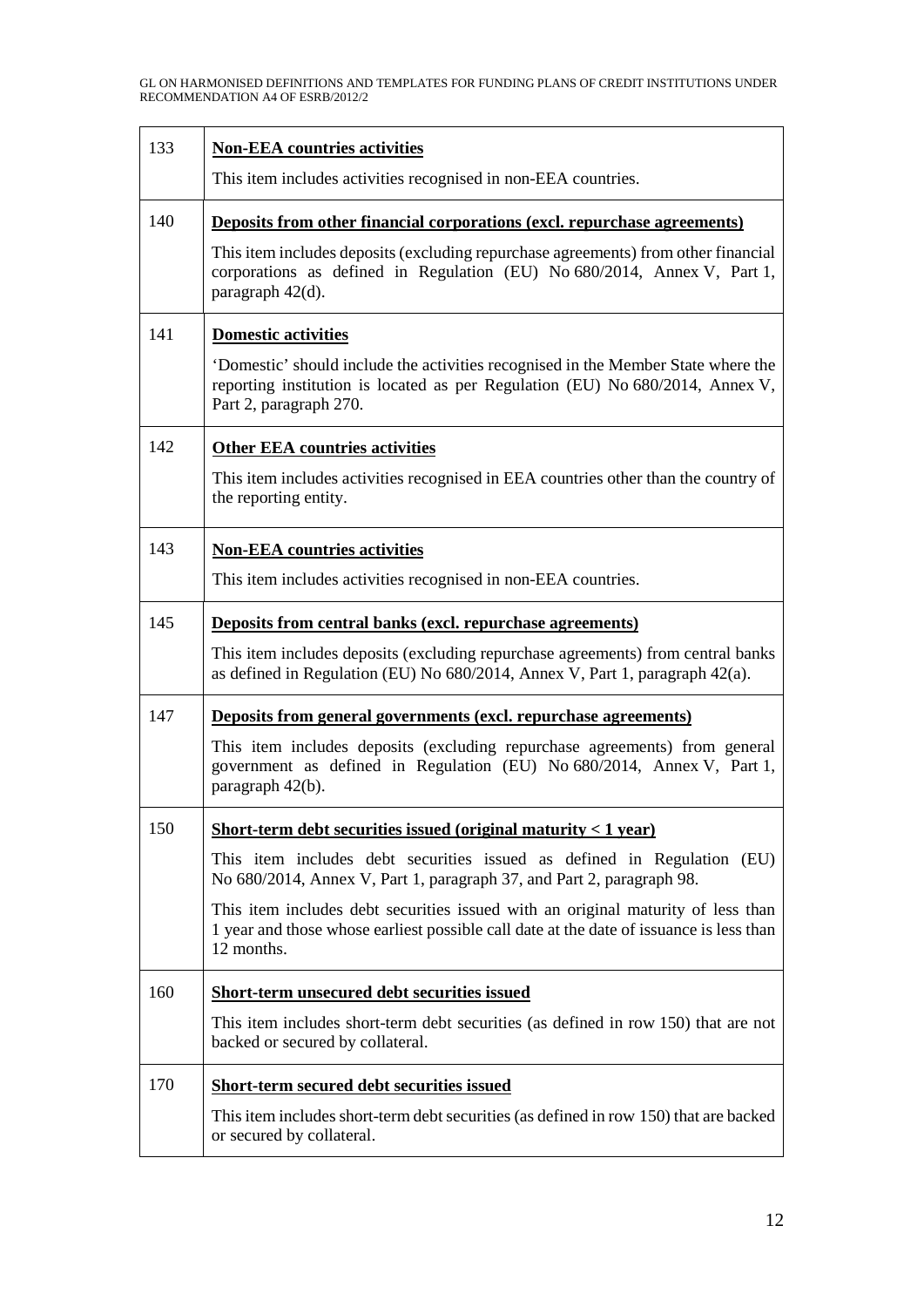| 180 | Long-term debt securities issued (original maturity $>=1$ year)                                                                                                                                                                                                                                                                                                                                                                                                                                                                                                                                                                                                                                                        |
|-----|------------------------------------------------------------------------------------------------------------------------------------------------------------------------------------------------------------------------------------------------------------------------------------------------------------------------------------------------------------------------------------------------------------------------------------------------------------------------------------------------------------------------------------------------------------------------------------------------------------------------------------------------------------------------------------------------------------------------|
|     | This item includes debt securities issued as defined in Regulation (EU)<br>No 680/2014, Annex V, Part 1, paragraph 37, and Part 2, paragraph 98.                                                                                                                                                                                                                                                                                                                                                                                                                                                                                                                                                                       |
|     | This item includes debt securities with an original maturity greater than or equal to<br>1 year and those whose earliest possible call date at the date of issuance is greater<br>than or equal to 12 months.                                                                                                                                                                                                                                                                                                                                                                                                                                                                                                          |
| 190 | <b>Total long-term unsecured debt securities issued</b>                                                                                                                                                                                                                                                                                                                                                                                                                                                                                                                                                                                                                                                                |
|     | This item includes long-term debt securities (as defined in row 180) that are not<br>backed or secured by collateral.                                                                                                                                                                                                                                                                                                                                                                                                                                                                                                                                                                                                  |
| 191 | <b>Additional Tier 1 instruments</b>                                                                                                                                                                                                                                                                                                                                                                                                                                                                                                                                                                                                                                                                                   |
|     | This item includes capital instruments that meet the conditions laid down in<br>Article 52(1) of Regulation (EU) No 575/2013.                                                                                                                                                                                                                                                                                                                                                                                                                                                                                                                                                                                          |
| 192 | <b>Tier 2 instruments</b>                                                                                                                                                                                                                                                                                                                                                                                                                                                                                                                                                                                                                                                                                              |
|     | This item includes capital instruments or subordinated loans that meet the<br>conditions laid down in Article 63 of Regulation (EU) No 575/2013.                                                                                                                                                                                                                                                                                                                                                                                                                                                                                                                                                                       |
| 193 | <b>Subordinated instruments (not already T1 or T2)</b>                                                                                                                                                                                                                                                                                                                                                                                                                                                                                                                                                                                                                                                                 |
|     | This item includes liabilities that will only be repaid under national insolvency law<br>after all classes of ordinary creditors and senior non-preferred creditors have been<br>repaid in full. This includes both contractually and statutorily subordinated<br>liabilities. Only subordinated instruments that are not recognised as own funds shall<br>be included in this category. This row shall also include the part of subordinated<br>liabilities that qualifies in principle as own funds, but is not included in own funds<br>due to phase-out provisions such as Article 64 of Regulation (EU) No 575/2013<br>(remaining maturity) or Part 10 of Regulation (EU) No 575/2013 (grandfathering<br>impact). |
| 194 | <b>Senior non-preferred</b>                                                                                                                                                                                                                                                                                                                                                                                                                                                                                                                                                                                                                                                                                            |
|     | This item includes the following liabilities:<br>unsecured claims resulting from debt instruments that meet the conditions laid<br>down in paragraph $2(a)$ , (b) and (c) and paragraph 3 of Article 108 of<br>Directive 2014/59/EU;                                                                                                                                                                                                                                                                                                                                                                                                                                                                                   |
|     | unsecured claims resulting from debt instruments referred to in point (b) of<br>the first subparagraph of Article 108(5) of Directive 2014/59/EU;<br>debt instruments with the lowest priority ranking among the ordinary<br>unsecured claims resulting from debt instruments referred to in Article 108(7)<br>of Directive 2014/59/EU, for which a Member State has provided, in<br>accordance with that paragraph, that they have the same ranking as that of<br>claims that meet the conditions of paragraph $2(a)$ , (b) and (c) and paragraph 3<br>of Article 108 of Directive 2014/59/EU.                                                                                                                        |
| 195 | <b>Senior unsecured (HoldCo)</b>                                                                                                                                                                                                                                                                                                                                                                                                                                                                                                                                                                                                                                                                                       |
|     | In the case of holding companies, unsubordinated debt securities are reported in<br>this category (i.e. structural subordination).                                                                                                                                                                                                                                                                                                                                                                                                                                                                                                                                                                                     |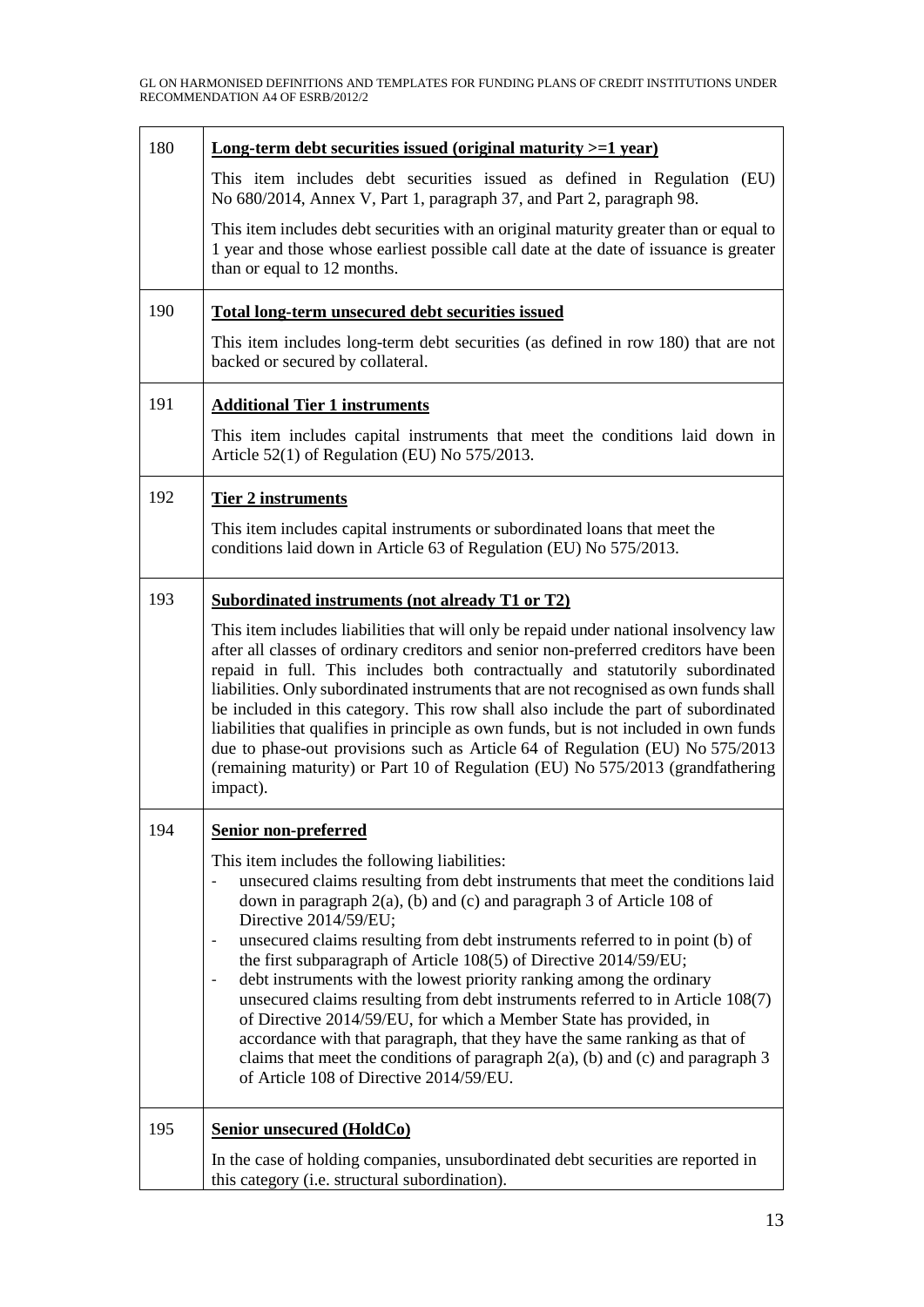| 381 | <b>Other liabilities</b>                                                                                                                                                                                                                                                                           |
|-----|----------------------------------------------------------------------------------------------------------------------------------------------------------------------------------------------------------------------------------------------------------------------------------------------------|
| 370 | <b>Total equity</b><br>This item includes total equity as defined in Regulation (EU) No 680/2014,<br>Annex V, Part 2, paragraphs 16 to 30.                                                                                                                                                         |
|     | This item includes derivatives hedge accounting as defined in Regulation (EU)<br>No 680/2014, Annex V, Part 1, paragraphs 25 and 26.                                                                                                                                                               |
| 360 | <b>Derivatives</b>                                                                                                                                                                                                                                                                                 |
|     | This item includes debt securities issued (as defined in row 340) with an original<br>maturity greater than or equal to 3 years and those whose earliest possible call date<br>at the date of issuance is greater than or equal to 3 years.                                                        |
| 350 | $o/w$ (original maturity $>=$ 3 year)                                                                                                                                                                                                                                                              |
|     | This item includes debt securities issued as defined in Regulation (EU)<br>No 680/2014, Annex V, Part 1, paragraph 37, and Part 2, paragraph 98.                                                                                                                                                   |
| 340 | <b>Total debt securities issued</b>                                                                                                                                                                                                                                                                |
|     | This item includes any other long-term debt securities issued (as defined in<br>row 180) that are backed or secured by collateral that have not already been<br>reported in row 250 or row 280.                                                                                                    |
| 310 | Other long-term secured debt securities                                                                                                                                                                                                                                                            |
|     | 'Asset backed securities' are defined in Article $4(1)(61)$ of Regulation (EU)<br>No 575/2013.                                                                                                                                                                                                     |
| 280 | <b>Asset-backed securities</b>                                                                                                                                                                                                                                                                     |
|     | This item includes bonds eligible for the treatment set out in Article $129(1)$ of<br>Regulation (EU) No 575/2013.                                                                                                                                                                                 |
| 250 | <b>Covered bonds</b>                                                                                                                                                                                                                                                                               |
|     | This item includes long-term debt securities (as defined in row 180) that are backed<br>or secured by collateral.                                                                                                                                                                                  |
| 220 | <b>Total long-term secured debt securities issued</b>                                                                                                                                                                                                                                              |
|     | This item includes long-term unsecured instruments not covered in rows 191 to<br>195, which mainly refers to instruments that are commonly referred to as preferred<br>senior unsecured.                                                                                                           |
| 196 | Other long-term unsecured instruments                                                                                                                                                                                                                                                              |
|     | This item includes ordinary unsecured instruments issued by a resolution entity that<br>does not have on its balance sheet any excluded liabilities as referred to in<br>Article 72a(2) of Regulation (EU) No 575/2013 that rank pari passu with or junior<br>to eligible liabilities instruments. |
|     |                                                                                                                                                                                                                                                                                                    |

 $\overline{\mathsf{L}}$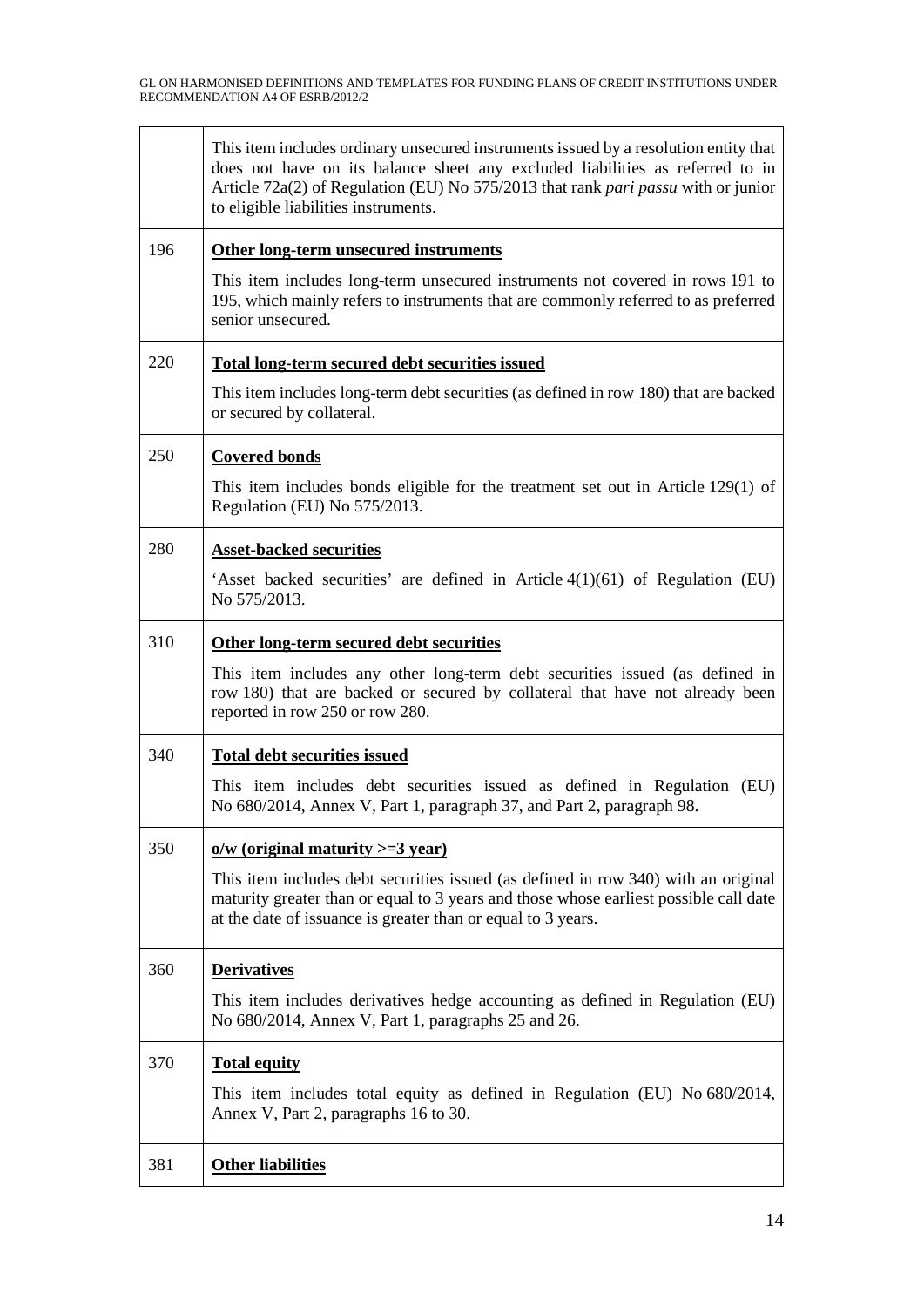|     | This item includes any other liability that can be included in row 390 that has not<br>already been reported in the rows above.    |
|-----|------------------------------------------------------------------------------------------------------------------------------------|
| 390 | <b>Total liabilities and equity</b>                                                                                                |
|     | This item includes total liabilities and equity as defined in Regulation (EU)<br>No 680/2014, Annex V, Part 2, paragraphs 8 to 30. |
|     | IAS 1.IG6 and BAD Article 4. Liabilities.                                                                                          |
|     |                                                                                                                                    |
| 400 | Deposits from other group entities not within the prudential scope of<br>consolidation (excl. repurchase agreements)               |

3. Section 1B: liquidity ratios (P01.03)

## 3.1. General remarks

- 15. This template covers the projection of:
	- (a) the LCR and its main elements over a 1-year time horizon;
	- (b) the NSFR and its main elements over a 3-year time horizon (P01.03).

16. Data defined in template P01.03 should be reported where the credit institution is required to calculate liquidity ratios as per Regulation (EU) No 575/2013 and Commission Delegated Regulation (EU) 2015/61, at the individual or consolidated level as appropriate. When consolidated data are required, the data should be provided following the perimeter required for liquidity by Regulation (EU) No 575/2013, Title II, Chapter II, and in Article 2.3 of Commission Delegated Regulation (EU) 2015/61.

## 3.1.1. Instructions concerning specific positions

| <b>Rows</b> |                                                                                                                     |  |
|-------------|---------------------------------------------------------------------------------------------------------------------|--|
| 010         | <b>Net Stable Funding Ratio<sup>4</sup></b>                                                                         |  |
|             | This item includes the NSFR as per Chapter 1, Title IV, Part Six of Regulation (EU)<br>No 575/2013.                 |  |
| 012         | NSFR – Available Stable Funding $(ASF)^1$                                                                           |  |
|             | This item includes available stable funding as per Chapter 3, Title IV, Part Six of<br>Regulation (EU) No 575/2013. |  |
| 014         | $NSFR - Required Stable Funding (RSF)1$                                                                             |  |

<span id="page-14-0"></span><sup>&</sup>lt;sup>4</sup> Until the NSFR introduced by Regulation (EU) No 575/2013 applies in June 2021, the data to be reported should refer to the latest Basel III monitoring exercise.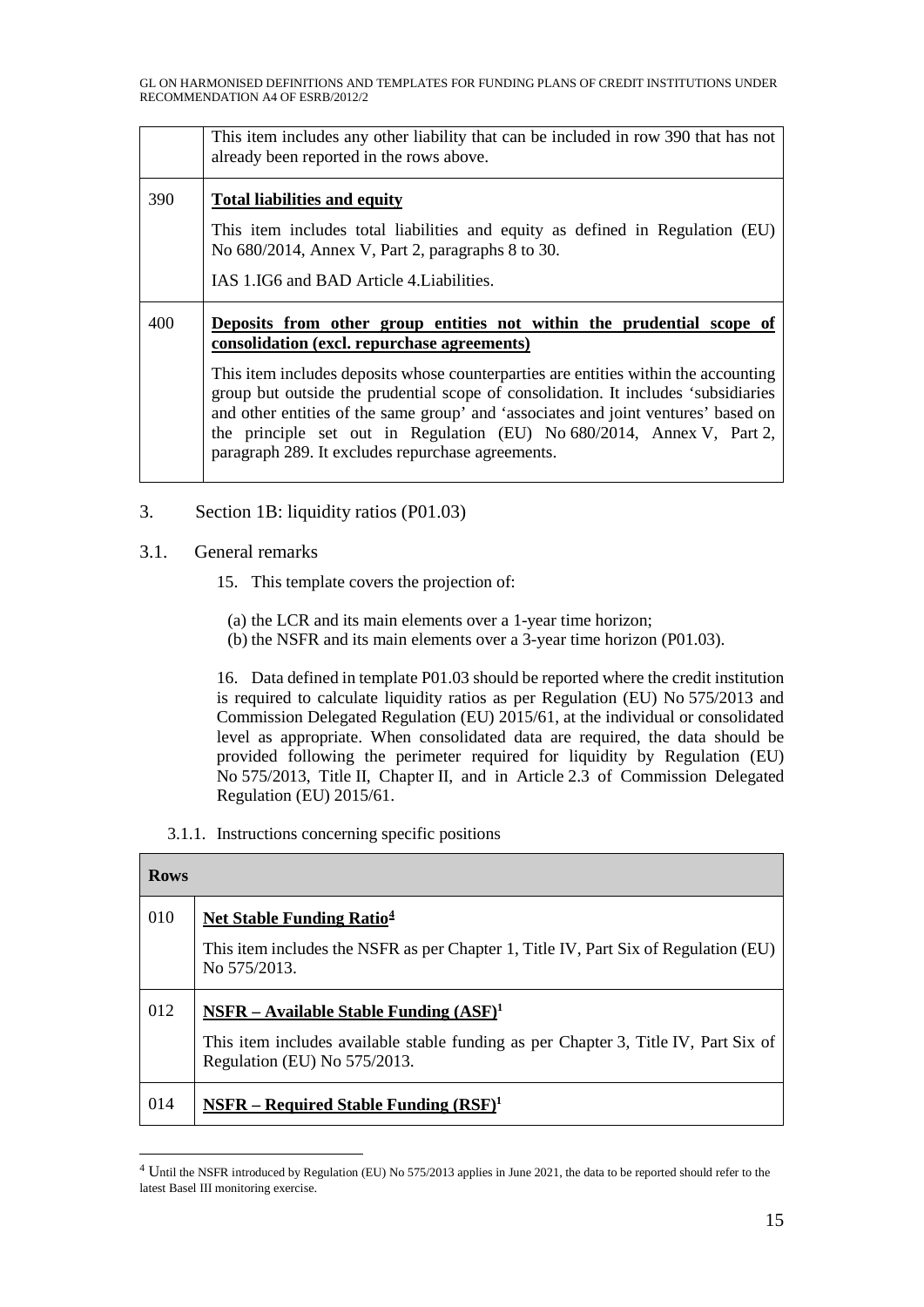| This item includes required stable funding as per Chapter 4, Title IV, Part Six of<br>Regulation (EU) No 575/2013.                                                                                                                                                                                                                                                                            |
|-----------------------------------------------------------------------------------------------------------------------------------------------------------------------------------------------------------------------------------------------------------------------------------------------------------------------------------------------------------------------------------------------|
| <b>NSFR</b> surplus/(deficit)                                                                                                                                                                                                                                                                                                                                                                 |
| This item includes available stable funding as defined in row 012 minus required<br>stable funding as defined in row 014.                                                                                                                                                                                                                                                                     |
| <b>Liquidity Coverage Ratio</b>                                                                                                                                                                                                                                                                                                                                                               |
| This item includes the LCR calculated as specified in Article $4(1)$ of Commission<br>Delegated Regulation (EU) 2015/61 and Annexes XXIV and XXV of Commission<br>Implementing Regulation (EU) No 680/2014.                                                                                                                                                                                   |
| <b>LCR</b> - Liquidity Buffer                                                                                                                                                                                                                                                                                                                                                                 |
| This item includes the liquidity buffer as specified in Title II of Commission<br>Delegated Regulation (EU) 2015/61 and Annexes XXIV and XXV of Commission<br>Implementing Regulation (EU) No 680/2014.                                                                                                                                                                                       |
| <b>LCR</b> – Net liquidity outflow                                                                                                                                                                                                                                                                                                                                                            |
| This item includes net liquidity outflow as specified in Chapter 1, Title III of<br>Commission Delegated Regulation (EU) 2015/61 and Annexes XXIV and XXV of<br>Commission Implementing Regulation (EU) No 680/2014.                                                                                                                                                                          |
| <b>Total liquidity outflow</b>                                                                                                                                                                                                                                                                                                                                                                |
| Credit institutions should report here on outflows in accordance with Chapter 2,<br>Title III of Commission Delegated Regulation (EU) 2015/61 and Annexes XXIV<br>and XXV of Commission Implementing Regulation (EU) No 680/2014.                                                                                                                                                             |
| <b>Total redemption for inflows</b>                                                                                                                                                                                                                                                                                                                                                           |
| Credit institutions should report here redemptions for inflows in accordance with<br>Chapter 3, Title III of Commission Delegated Regulation (EU) 2015/61 and<br>Annexes XXIV and XXV of Commission Implementing Regulation (EU)<br>No 680/2014. This item includes the sum of reductions for fully exempt inflows, for<br>inflows subject to a 90% cap and for inflows subject to a 75% cap. |
| <b>LCR</b> surplus/(deficit)                                                                                                                                                                                                                                                                                                                                                                  |
| This item includes the liquidity buffer as defined in row 032 minus net liquidity<br>outflow as defined in row 034.                                                                                                                                                                                                                                                                           |
|                                                                                                                                                                                                                                                                                                                                                                                               |

- 4. Section 2A: specific funding reliance
- 4.1. General remark
	- 17. Credit institutions should report: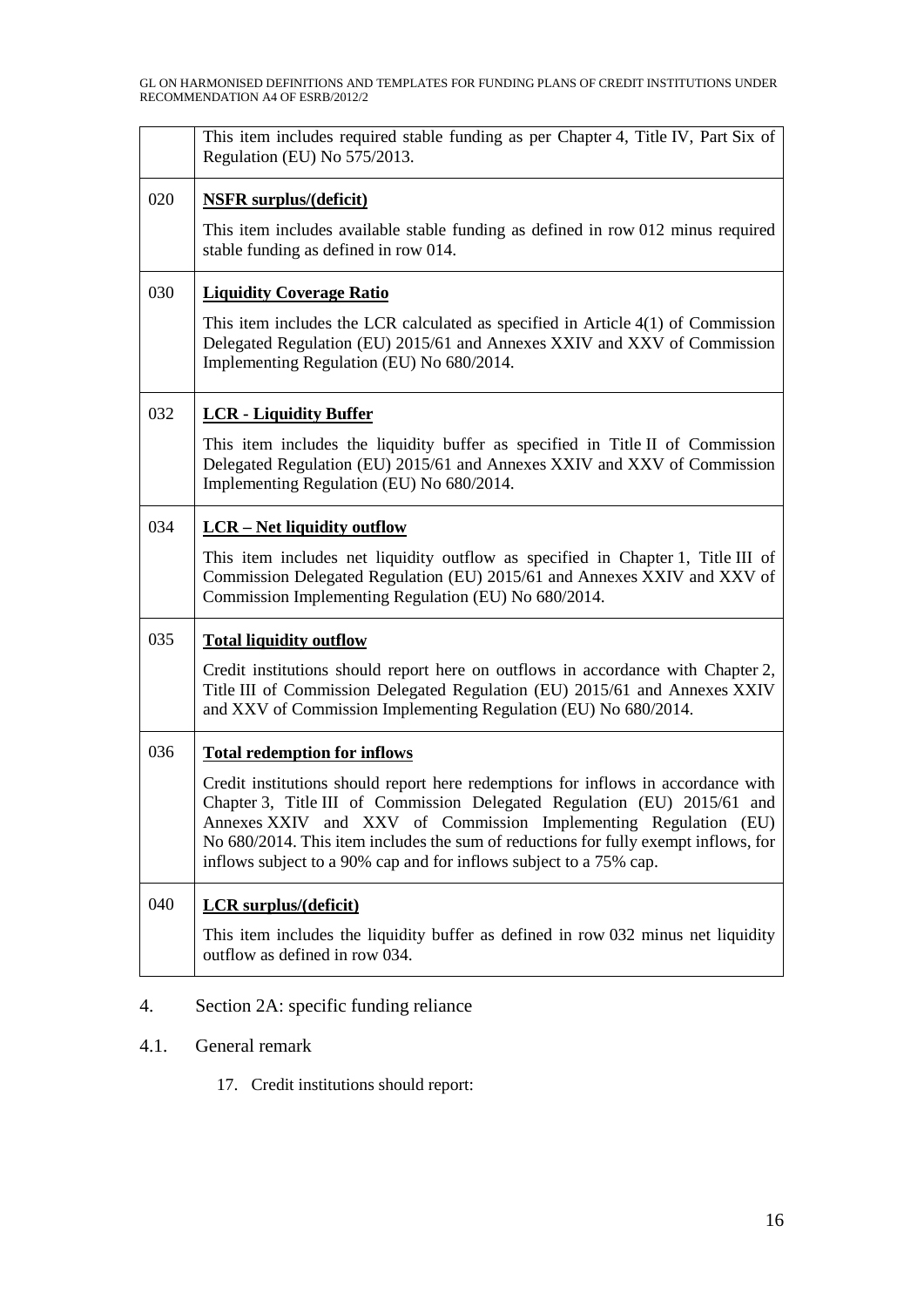(a) The projection of deposits covered by a deposit guarantee scheme under Directive  $2014/49/EU^5$  $2014/49/EU^5$  or by an equivalent deposit guarantee scheme in a third country and those deposits that are uninsured (P02.01).

(b) The projection of other deposit-like financial instruments that are sold to retail customers (P02.01).

(c) The projection of sources of funding that are either directly or indirectly provided by the public sector and central banks. This includes medium- and longterm repo financing programmes, credit guarantee funding programmes and credit guarantee/supply real economy support programmes (P02.02).

(d) The projection of debt or debt-like innovative funding structures, including innovative deposit-like instruments (P02.03).

4.2. Insured and uninsured deposits and uninsured deposit-like financial instruments (P02.01)

> 18. An uninsured deposit-like financial instrument is a financial instrument that may resemble a deposit, but that entails risks different from those of a deposit, as this financial instrument is not covered by a deposit guarantee scheme.

4.2.1. Instructions concerning specific positions

| <b>Rows</b> |                                                                                                                                                                                                                                                                                                                                                                                                                          |
|-------------|--------------------------------------------------------------------------------------------------------------------------------------------------------------------------------------------------------------------------------------------------------------------------------------------------------------------------------------------------------------------------------------------------------------------------|
| 010         | Deposits covered by a Deposit Guarantee Scheme according to Directive<br>2014/49/EU or an equivalent deposit guarantee scheme in a third country.                                                                                                                                                                                                                                                                        |
|             | Credit institutions should report covered deposits as per Article 2, paragraph 1(5)<br>of Directive 2014/49/EU on deposit guarantee schemes, i.e. all deposits eligible for<br>compensation for each customer with the credit institution up to EUR 100 000 for<br>each depositor. Temporary high deposit balances that are covered by a deposit<br>guarantee scheme, as per Article 6(2), should also be reported here. |
|             | Instruments other than deposits should not be reported, irrespective of whether or<br>not they are covered by deposit guarantee schemes.                                                                                                                                                                                                                                                                                 |
| 020         | <b>Deposits not covered by a Deposit Guarantee Scheme according to Directive</b><br>2014/49/EU or an equivalent deposit guarantee scheme in a third country.                                                                                                                                                                                                                                                             |
|             | This item includes deposits not reported in row 010, including the non-covered part<br>of the deposits reported in row 010.                                                                                                                                                                                                                                                                                              |
| 030         | Deposit-like financial instruments which are like deposits but not deposits and<br>are sold to retail customers.                                                                                                                                                                                                                                                                                                         |
|             | Credit institutions should report products that have some notional or real concept of<br>capital protection, but may have a variable performance outcome. This item includes<br>only instruments not covered by deposit guarantee schemes.                                                                                                                                                                               |

<span id="page-16-0"></span> <sup>5</sup> Reference to Directive 94/19/EC has been deleted as it has been repealed by Directive 2014/49/EU.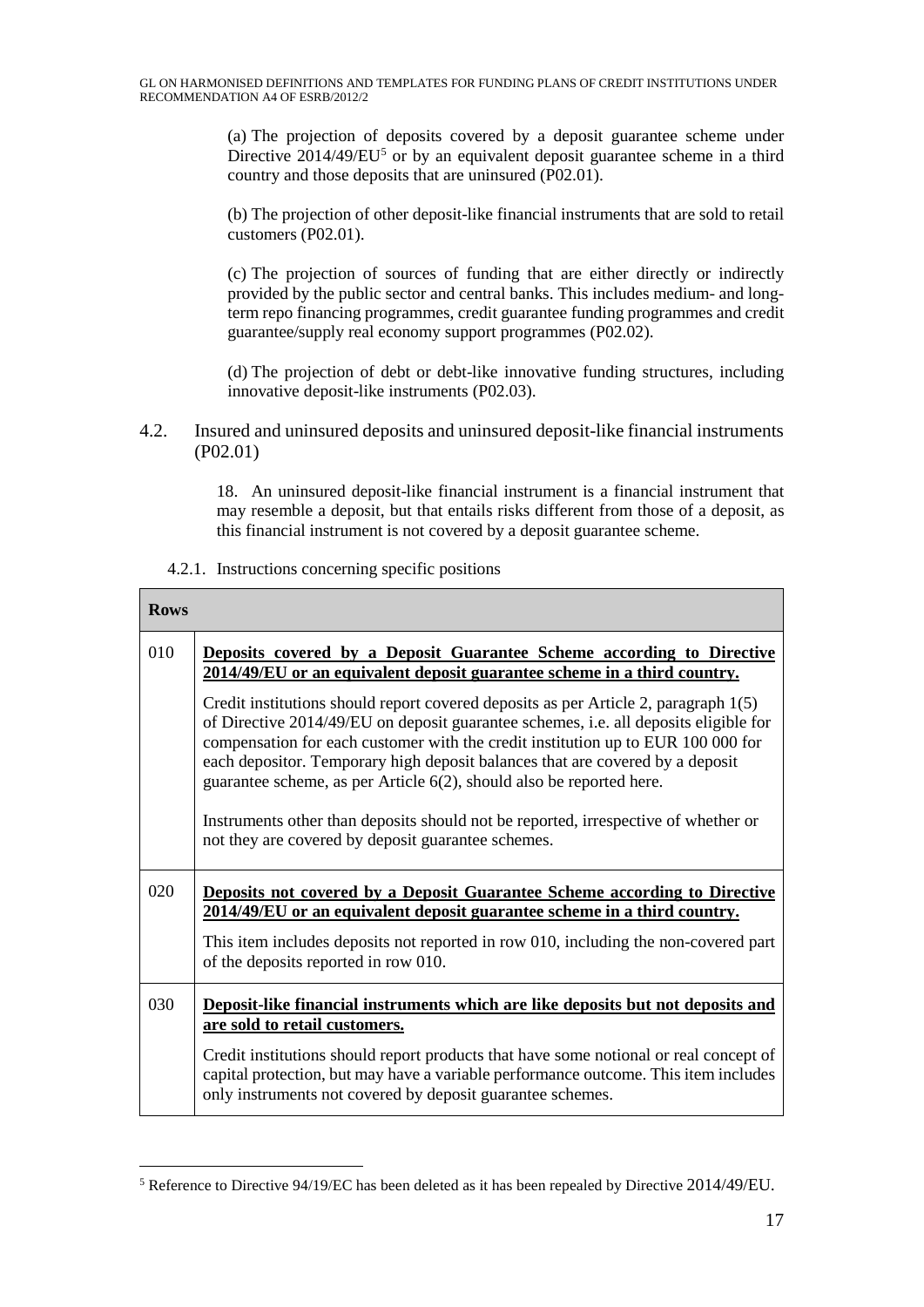## 4.3. Public sector and central bank sources of funding (P02.02)

# 4.3.1. Instructions concerning specific positions

19. The amount reported should be the carrying amount of funding outstanding at the end of each year.

| <b>Rows</b> |                                                                                                                                                                                                                                                                                                                                                                                                                                                                                                                                                                                                                                                                            |
|-------------|----------------------------------------------------------------------------------------------------------------------------------------------------------------------------------------------------------------------------------------------------------------------------------------------------------------------------------------------------------------------------------------------------------------------------------------------------------------------------------------------------------------------------------------------------------------------------------------------------------------------------------------------------------------------------|
| 005         | National and supra-national term (less than one year) repo funding<br>programmes                                                                                                                                                                                                                                                                                                                                                                                                                                                                                                                                                                                           |
|             | This item includes programmes that apply to many credit institutions within one<br>EU Member State as opposed to programmes that apply to individual credit<br>institutions. Credit institutions should report the amount of wholesale term secured<br>funding received (via repo transaction from central banks). Term means that the<br>initial maturity or first call date is less than 1 year.                                                                                                                                                                                                                                                                         |
|             | Funding received through central bank funding programmes such as the European<br>Central Bank (ECB) main refinancing operations(MRO) should be reported in this<br>row independently of the legal form of the transaction, i.e. whether conducted as a<br>repo transaction or otherwise.                                                                                                                                                                                                                                                                                                                                                                                   |
| 010         | National and supra-national term (equal or greater than one year) repo<br>funding programmes                                                                                                                                                                                                                                                                                                                                                                                                                                                                                                                                                                               |
|             | This item includes programmes that apply to many credit institutions within one<br>EU Member State as opposed to programmes that apply to individual credit<br>institutions. Credit institutions should report the amount of wholesale term secured<br>funding received (via repo transaction from central banks). Term means that the<br>initial maturity or first call date is equal to or greater than 1 year.                                                                                                                                                                                                                                                          |
|             | Funding received through central bank funding programmes such as the ECB long-<br>term refinancing operations (LTRO), including targeted longer term refinancing<br>operations (TLTRO), should be reported in this row independently of the legal form<br>of the transaction, i.e. whether conducted as a repo transaction or otherwise.                                                                                                                                                                                                                                                                                                                                   |
| 020         | National and supra-national term (equal or greater than one year) credit<br>guarantee funding programmes                                                                                                                                                                                                                                                                                                                                                                                                                                                                                                                                                                   |
|             | This item includes programmes that apply to many credit institutions within one<br>EU Member State as opposed to programmes that apply to individual credit<br>institutions. Credit institutions should report the amount of wholesale unsecured<br>term debt issued that is guaranteed by a national and/or supra-national authority in<br>the event of the failure of the credit institution to meet its obligations. Term means<br>that the initial maturity or first call date is greater than 1 year or the roll-over feature<br>of the guarantee offered by the authorities affords an implicit actual maturity of the<br>guarantee equal to or greater than 1 year. |
| 030         | National and supra-national term (equal or greater than one year) credit<br>supply incentive scheme to the real economy– debt issuance support                                                                                                                                                                                                                                                                                                                                                                                                                                                                                                                             |
|             | This item includes programmes that apply to many credit institutions within one<br>EU Member State as opposed to programmes that apply to individual credit<br>institutions. Credit institutions should report the amount of wholesale secured or<br>unsecured term debt issuance support received to issue for the sole purpose of credit                                                                                                                                                                                                                                                                                                                                 |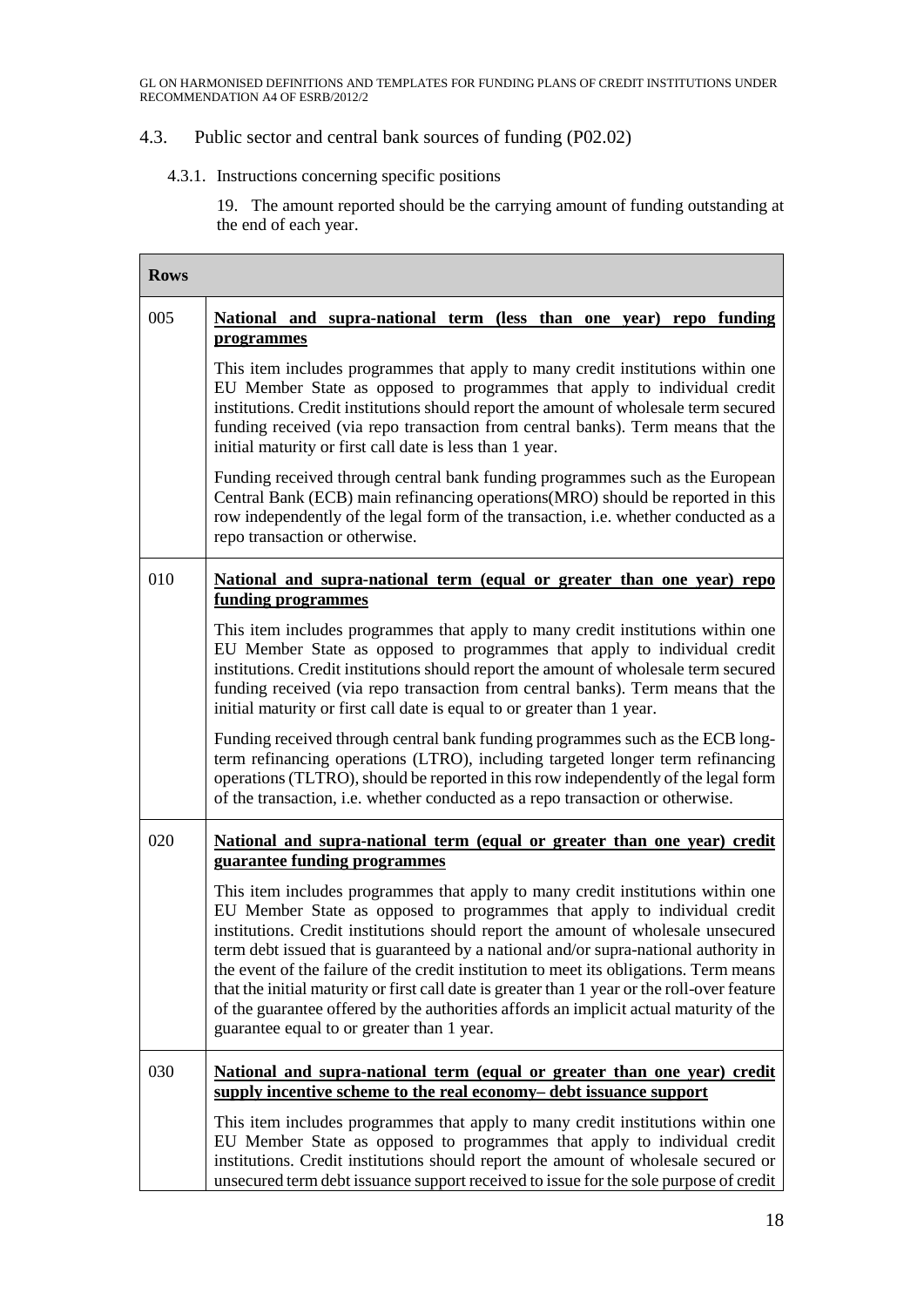|     | intermediation to the real economy via incentives from a national and/or supra-<br>national authority. Term means that the initial maturity or first call date is greater<br>than 1 year or the roll-over feature of the structure offered by the authorities affords<br>an implicit incentive with an actual maturity equal to or greater than 1 year.                                                                                                                                                                                                                                                                                                                                                                                                                                                          |
|-----|------------------------------------------------------------------------------------------------------------------------------------------------------------------------------------------------------------------------------------------------------------------------------------------------------------------------------------------------------------------------------------------------------------------------------------------------------------------------------------------------------------------------------------------------------------------------------------------------------------------------------------------------------------------------------------------------------------------------------------------------------------------------------------------------------------------|
| 040 | National and supra-national term (equal or greater than one year) credit<br>supply scheme to the real economy - loans granted<br>This item includes programmes that apply to many credit institutions within one<br>EU Member State as opposed to programmes that apply to individual credit<br>institutions. Credit institutions should report the amount of direct financing<br>received from the public sector for the financing of the real economy, e.g. loans<br>from a state-owned bank or other public institutions, which should be used to<br>provide loans to households or non-financial corporations. Term means that the<br>initial maturity is equal to or greater than 1 year or the roll-over feature of the<br>loan granted by the authorities implies an actual maturity greater than 1 year. |

## 4.4. Innovative funding structures (P02.03)

20. As noted in the annex of the ESRB Recommendation on the funding of credit institutions (ESRB/2012/2), innovative funding instruments may include, but may not be solely restricted to:

(a) Liquidity swaps: a type of secured lending whereby a lender provides a borrower with highly liquid assets (e.g. cash and government bonds) in exchange for a pledge of less liquid collateral (e.g. asset-backed securities), performing a liquidity upgrade in the process.

(b) Structured products: products with a predefined pay-off structure depending on the value at maturity or on the development of one or more underlying factors such as shares, equity indices, Foreign Exchange (FX) rates, inflation indices, debt securities or commodities. They may take the form of structured securities or structured deposits.

(c) Exchange-traded funds.

4.4.1. Instructions concerning specific positions

| <b>Rows</b> |                                                                                                                                                                                                                                              |
|-------------|----------------------------------------------------------------------------------------------------------------------------------------------------------------------------------------------------------------------------------------------|
| 010         | Current debt or debt-like innovative funding structures<br>Credit institutions should report here the outstanding stocks of debt or debt-like<br>innovative funding structures at the reference date and in the projections over<br>3 years. |
| 020         | o/w sold to SME<br>SMEs are defined in Regulation (EU) No 680/2014, Annex V, Part 1, paragraph 5.                                                                                                                                            |
| 030         | o/w sold to households                                                                                                                                                                                                                       |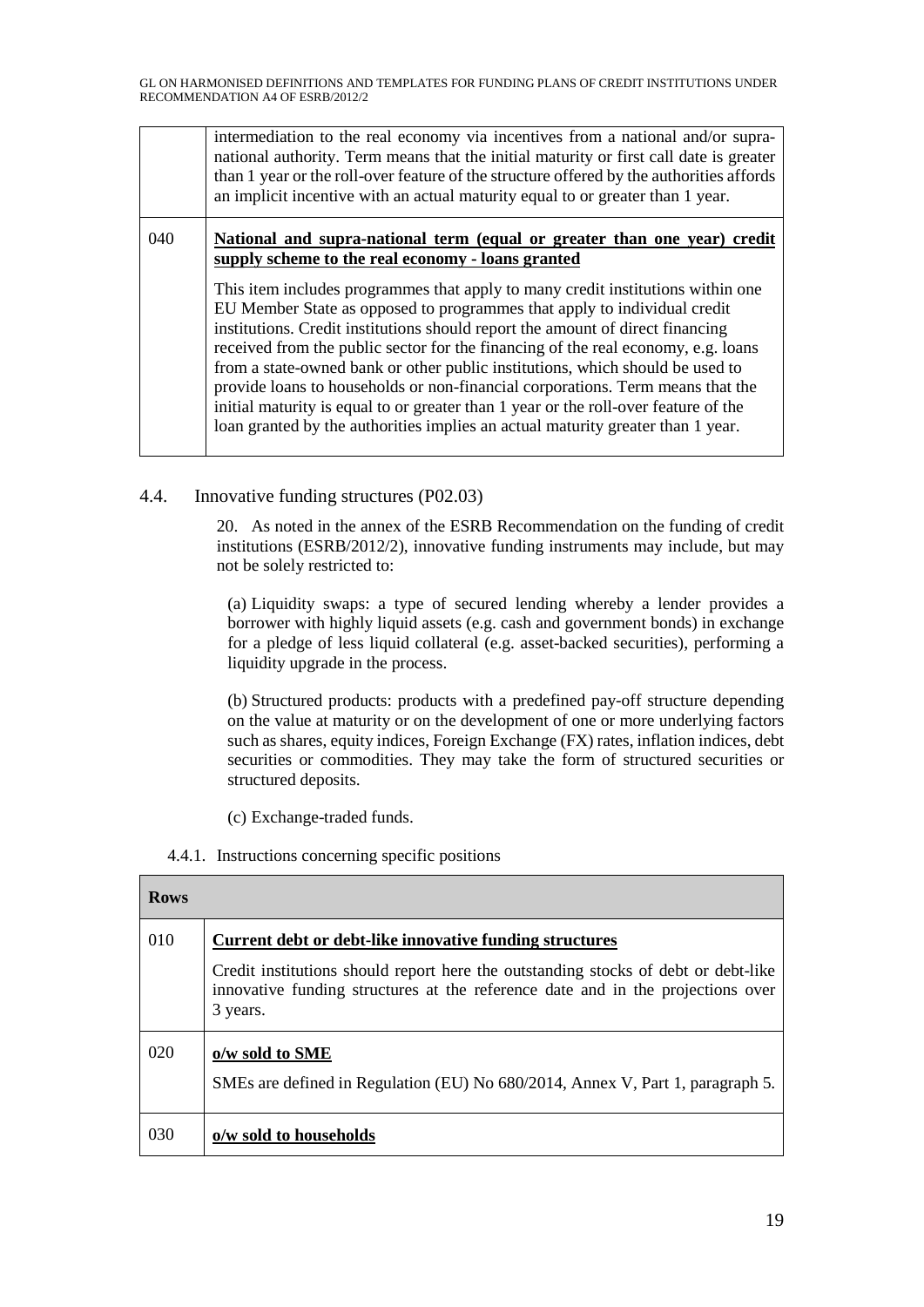GL ON HARMONISED DEFINITIONS AND TEMPLATES FOR FUNDING PLANS OF CREDIT INSTITUTIONS UNDER RECOMMENDATION A4 OF ESRB/2012/2

|     | Households are defined in Regulation (EU) No $680/2014$ , Annex V, Part 1,<br>paragraph 42(f).                                      |
|-----|-------------------------------------------------------------------------------------------------------------------------------------|
| 040 | o/w sold households already holding bank deposits<br>Credit institutions should report here the amount sold to households that held |
|     | deposit(s) with the credit institution prior to buying the innovative funding product.                                              |

| <b>Columns</b> |                                                                                                                                                                                                                                                                                                               |
|----------------|---------------------------------------------------------------------------------------------------------------------------------------------------------------------------------------------------------------------------------------------------------------------------------------------------------------|
| 060            | <b>Comments section</b>                                                                                                                                                                                                                                                                                       |
|                | Credit institutions should provide information on the underlying products reported<br>in rows 010-040. As a minimum, the additional information should include details<br>on the structure of the products, the amounts of individual products, counterparties,<br>maturities and the date of first issuance. |

## 5. Section 2B: pricing

- 5.1. General remarks
	- 21. Credit institutions shall report:

(a) Projections of yields on assets, with a 1-year time horizon. Firms should report the all-in yield received and should not report a spread (P02.04).

(b) Projections of costs of funding, with a 1-year time horizon (P02.05).

22. For the purposes of reporting yields on assets and costs of funding for each row in templates P02.04 and P02.05, the price level should be the weighted average of the yield/cost of the corresponding operations. The yield/cost should be weighted by the carrying amount of the corresponding operations at the end of each year.

5.2. Pricing: loan assets (P02.04)

23. The definitions in the rows in template P01.01 apply.

5.3. Pricing: deposits and other liabilities (P02.05)

24. The definitions in the rows in template P01.02 apply.

- 6. Section 2C: assets and liabilities in the foreign and reporting currencies (P02.06)
- 6.1. General remarks

25. Template P02.06 includes information on assets and liabilities in foreign currencies for the two largest significant currencies and in the reporting currency. This template should be reported for those credit institutions that are not small and non-complex institutions as defined in Article 4(145) of the Regulation (EU) No 575/2013.

26. Credit institutions should provide a breakdown of the balance sheet by the two largest significant currencies and the reporting currency. A currency should be considered significant where it accounts for more than 5% of total liabilities, as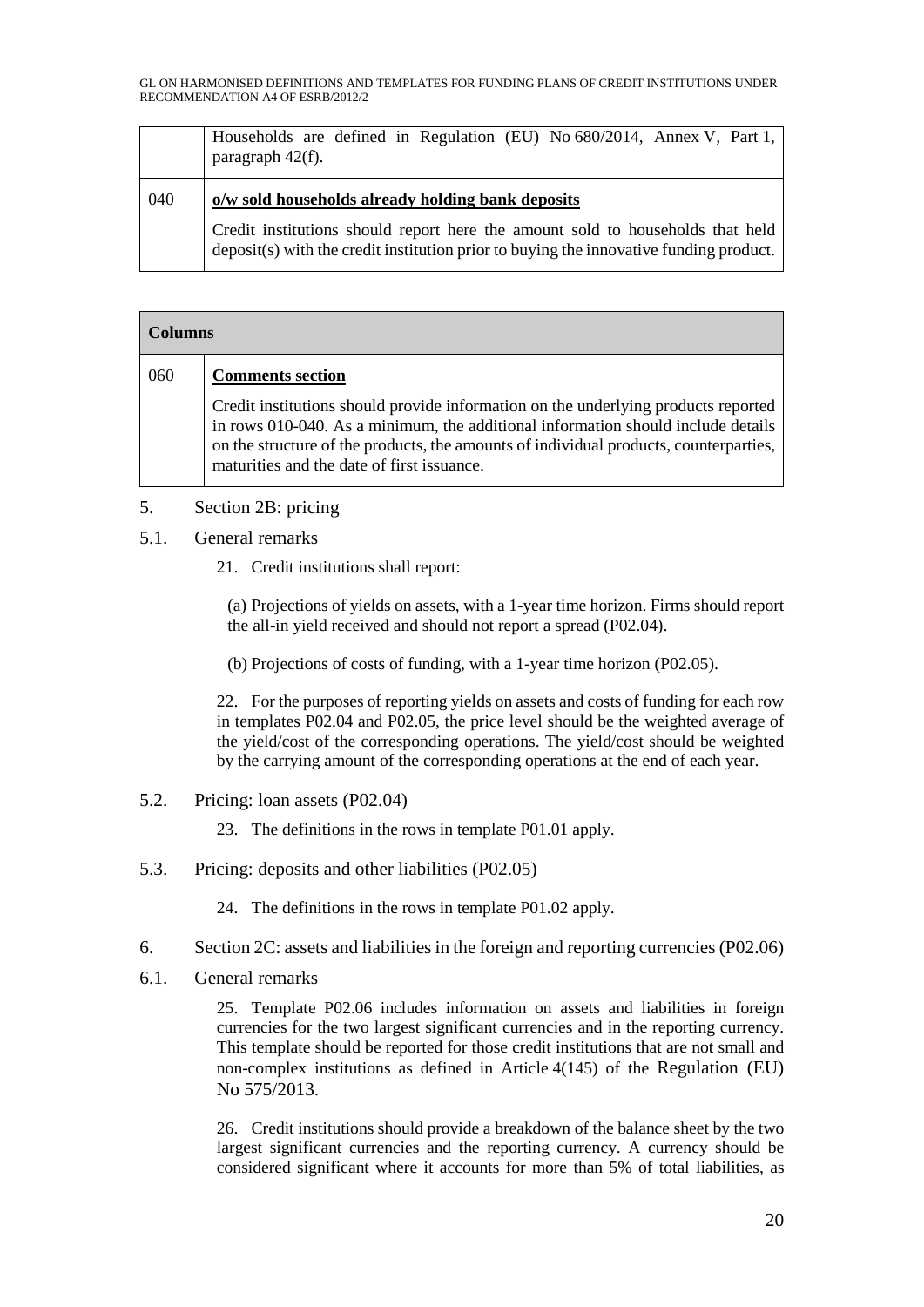defined in Article 415(2)(a) of Regulation (EU) No 575/2013. There is no difference in the ranking of the currencies as long as the two largest ones and the reporting currency are reported. Currencies are reported as the *z*-axis for template P02.06.

27. Credit institutions should identify the significant currencies based on the threshold above. The reporting currency should also be reported in template P02.06.

28. Data should be reported in the currency of denomination.

29. Template P02.06 refers to 'gross loans and advances and other financial assets – before hedging through FX forwards, FX swaps, cross-currency swaps or other instruments' and excludes reverse repurchase loans. For rows 015 to 037, the definitions in template P01.01 apply. The data for these rows should be sent not taking into account the hedging effect from FX forwards, FX swaps, cross-currency swaps or other instruments.

30. 'Other financial assets' should consist of financial assets not included in rows 015 to 037 referred to above that are also denominated in the corresponding material or reporting currency, including investments in equity instruments in that currency. The data for this row should also be sent without taking into account the hedging effect from FX forwards, FX swaps, cross-currency swaps or other instruments.

31. Template P02.06 refersto 'gross deposits and other financial liabilities – before hedging through FX forward or cross-currency swaps or other instruments' and excludes repurchase agreements. For rows 045 to 080, the definitions in template P01.02 apply. The data for these rows shall be sent without taking into account the hedging effect from FX forwards, FX swaps or cross-currency swaps or other instruments.

32. 'Other financial liabilities' should include financial liabilities not included in rows 045 to 080 referred to above that are also denominated in the corresponding material or reporting currency. The data for this row should be sent without taking into account the hedging effect from FX forwards, FX swaps, cross-currency swaps or other instruments.

7. Section 2D: asset and liability restructuring plans (P02.07 and P02.08)

7.1. General remarks

33. Credit institutions that are not small and non-complex as defined in Article 4(145) of the CRR and that plan to substantially/significantly restructure their balance sheet should report data in templates P02.07 and P02.08. [6](#page-20-0)

34. Credit institutions should report:

(a) the projection of assets it intends to acquire/dispose of and/or that have been identified for run-off (P02.07);

(b) the projection of liabilities it intends to either acquire or dispose of (P02.08).

<span id="page-20-0"></span> <sup>6</sup> Corrigendum: reference to templates P01.01 and P01.02 have been replaced by reference to P02.07 and P02.08.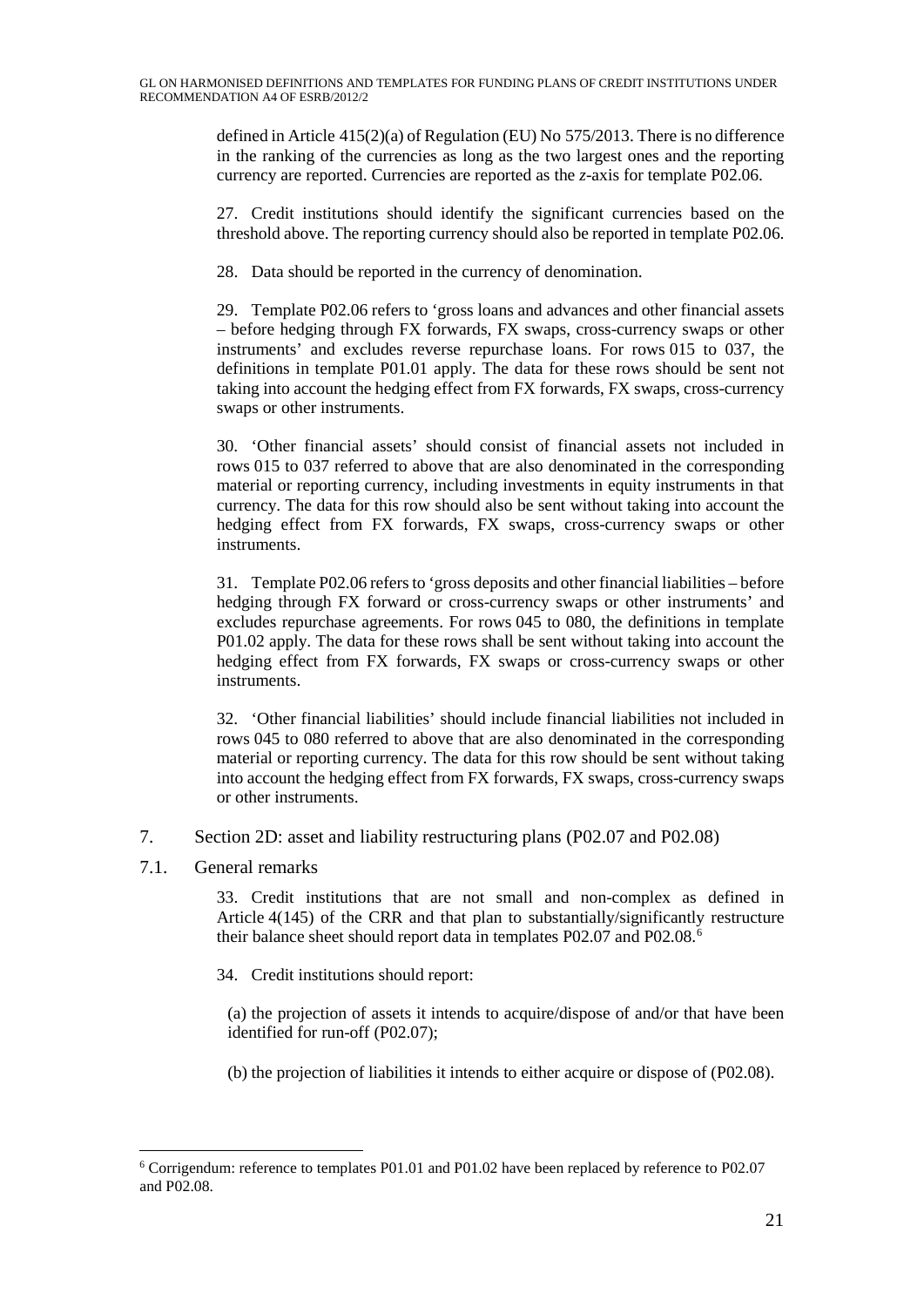35. For the purposes of determining when a transaction is to be considered as significant restructuring (including acquisitions) of its balance sheet, each credit institution should consider their impact on its business strategy and funding plan.

36. Run-off and the disposal of assets refer to assets that will not be strategically rolled over upon maturity or where counterparties are encouraged to find another bank to finance either directly or through portfolio strategic sell-off to another institution. The acquisition of assets refers to assets that are strategically acquired as a portfolio purchase of existing assets from another institution.

37. The acquisition of liabilities refers to liabilities that are strategically acquired from or disposed of to another counterparty, for instance as a result of a merger or acquisition.

38. Acquisitions should be reported net of disposals and run-offs.

39. For the purpose of completing the projection of the assets template (P02.07), a negative value might be reported when a firm intends to dispose of an asset and/or an asset has been identified for run-off.

40. For the purpose of completing the projection of the liabilities template (P02.08), a negative value might be reported when a firm intends to dispose of a liability and/or a liability has been identified for run-off.

41. The definitions in templates P01.01 and P01.02 apply to templates P02.07 and P02.08, respectively.

- 8. Section 4: statement of profit or loss (P04.01 and P04.02)
- 8.1. General remarks

42. Template P04.01 should be completed for those credit institutions that are not small and non-complex institutions as defined in Article 4(145) of the CRR and that have to report funding plans following these guidelines.

43. Template P04.02 should be completed for those credit institutions that are small and non-complex institutions as defined in Article 4(145) of the CRR and have to report funding plans following these guidelines.

44. These templates contain selected information from template F02.00 (statement of profit or loss) in Annexes III and IV of Regulation (EU) No 680/2014. The instructions for providing that information are defined in Annex V, Part 2, paragraphs 31 to 56 of that regulation.

| <b>Rows</b> |                                                                                                                                                      |
|-------------|------------------------------------------------------------------------------------------------------------------------------------------------------|
| 354         | Other items $(+/-)$ contributing to total net operating income, net                                                                                  |
|             | This item includes any other amount (net) included in the total net operating income<br>that has not already been reported in rows 010 to 350 above. |
| 609         | Other items $(+/-)$ contributing to the profit or $(-)$ loss before tax from continuing<br>operations                                                |

#### 8.1.1. Instructions concerning specific positions for P04.01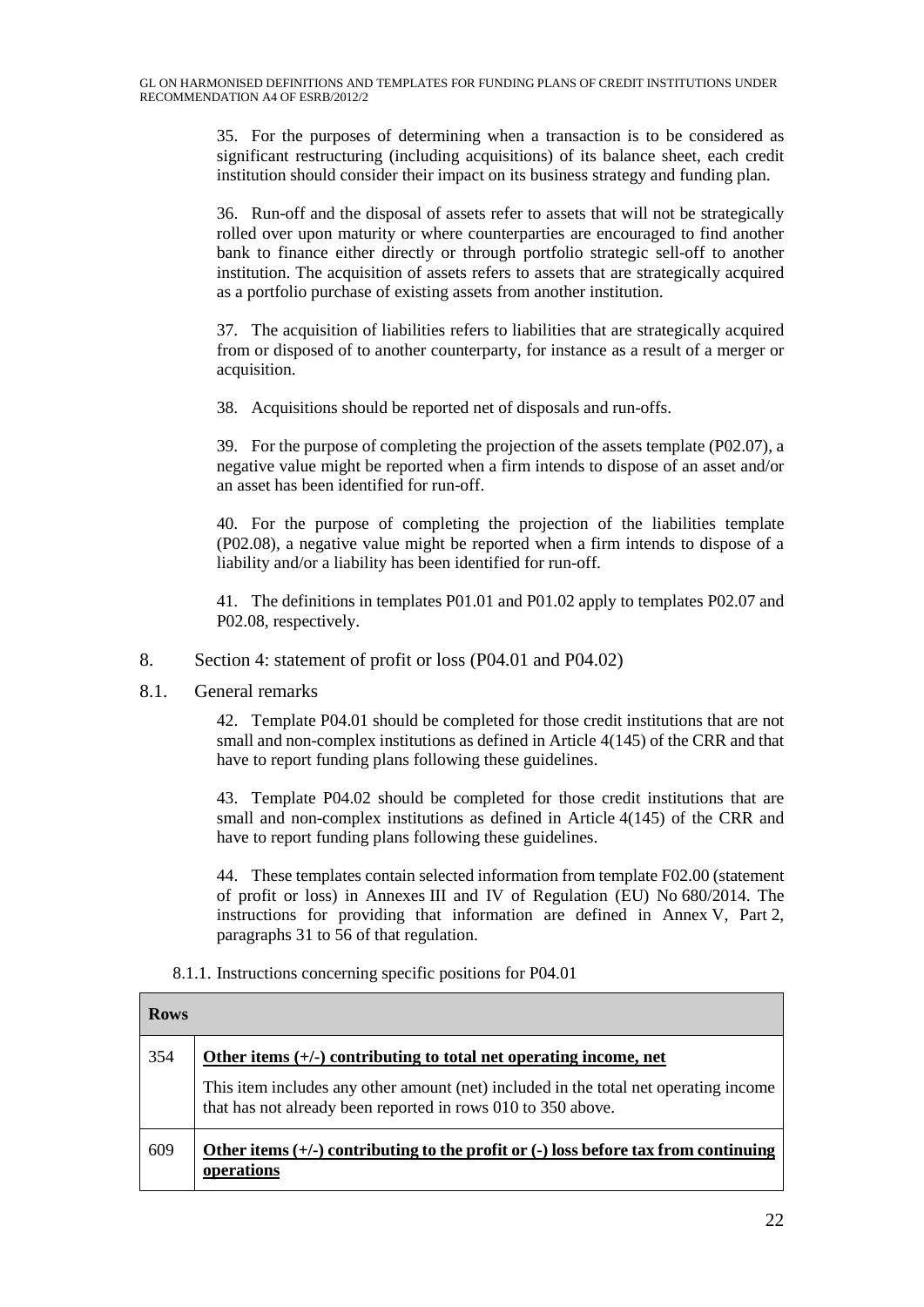This item includes any other amount (net) that contributes to the profit or  $(-)$  loss before tax from continuing operations that has not already been reported in rows 355 to 590 above.

### 8.1.2. Instructions concerning specific positions for P04.02

| <b>Rows</b> |                                                                                                                                                                                                                                                                                                                                                                                                                                                                                                                                                                                                                            |
|-------------|----------------------------------------------------------------------------------------------------------------------------------------------------------------------------------------------------------------------------------------------------------------------------------------------------------------------------------------------------------------------------------------------------------------------------------------------------------------------------------------------------------------------------------------------------------------------------------------------------------------------------|
| 297         | Operating gains or (-) losses from financial assets and liabilities                                                                                                                                                                                                                                                                                                                                                                                                                                                                                                                                                        |
|             | The following items, as defined in template F02.00 (statement of profit or loss) in<br>Annexes III and IV of Regulation (EU) No 680/2014, should be included:                                                                                                                                                                                                                                                                                                                                                                                                                                                              |
|             | gains or $(-)$ losses on derecognition of financial assets and liabilities not<br>measured at fair value through profit or loss, net;<br>gains or $(-)$ losses on financial assets and liabilities held for trading, net;<br>gains or (-) losses on trading financial assets and liabilities, net;<br>gains or $(-)$ losses on non-trading financial assets mandatorily at fair value<br>through profit or loss, net;<br>gains or $(-)$ losses on financial assets and liabilities designated at fair value<br>through profit or loss, net;<br>gains or $(-)$ losses on non-trading financial assets and liabilities, net. |
| 354         | Other items $(+)$ contributing to total net operating income, net for small and                                                                                                                                                                                                                                                                                                                                                                                                                                                                                                                                            |
|             | non-complex institutions                                                                                                                                                                                                                                                                                                                                                                                                                                                                                                                                                                                                   |
|             | This item includes any other amount (net) included in the total net operating income<br>that has not already been reported in rows 010 to 297 above.                                                                                                                                                                                                                                                                                                                                                                                                                                                                       |
| 609         | Other items $(+/-)$ contributing to the profit or $(-)$ lost before tax from continuing<br>operations for small and non-complex institutions                                                                                                                                                                                                                                                                                                                                                                                                                                                                               |
|             | Any other amount (net) that contributes to the profit or $(-)$ loss before tax from<br>continuing operations that has not already been reported in rows 360 to 460 above.                                                                                                                                                                                                                                                                                                                                                                                                                                                  |

9. Section 5: planned issuances (P05.00)

## 9.1. General remarks

45. The instructions for debt instruments and breakdowns in the liabilitiestemplate (P01.02) apply.

46. Credit institutions should report, in the 'maturing (gross outflows)' rows of the corresponding instrument type, the amount of those instruments that are contractually due to mature during the time from the end of the previous period to the relevant period-end. Instruments bought back by the entities and redeemed, as well as those cancelled before the contractual maturity date, should also be included here.

47. Credit institutions should report, in the 'non-retained issuance (gross inflows)' rows of the corresponding instrument type, the amounts that are planned to be issued and not retained by the institution during the time from the end of the previous period to the relevant period-end. They should not include those amounts to be retained as defined in the next paragraph.